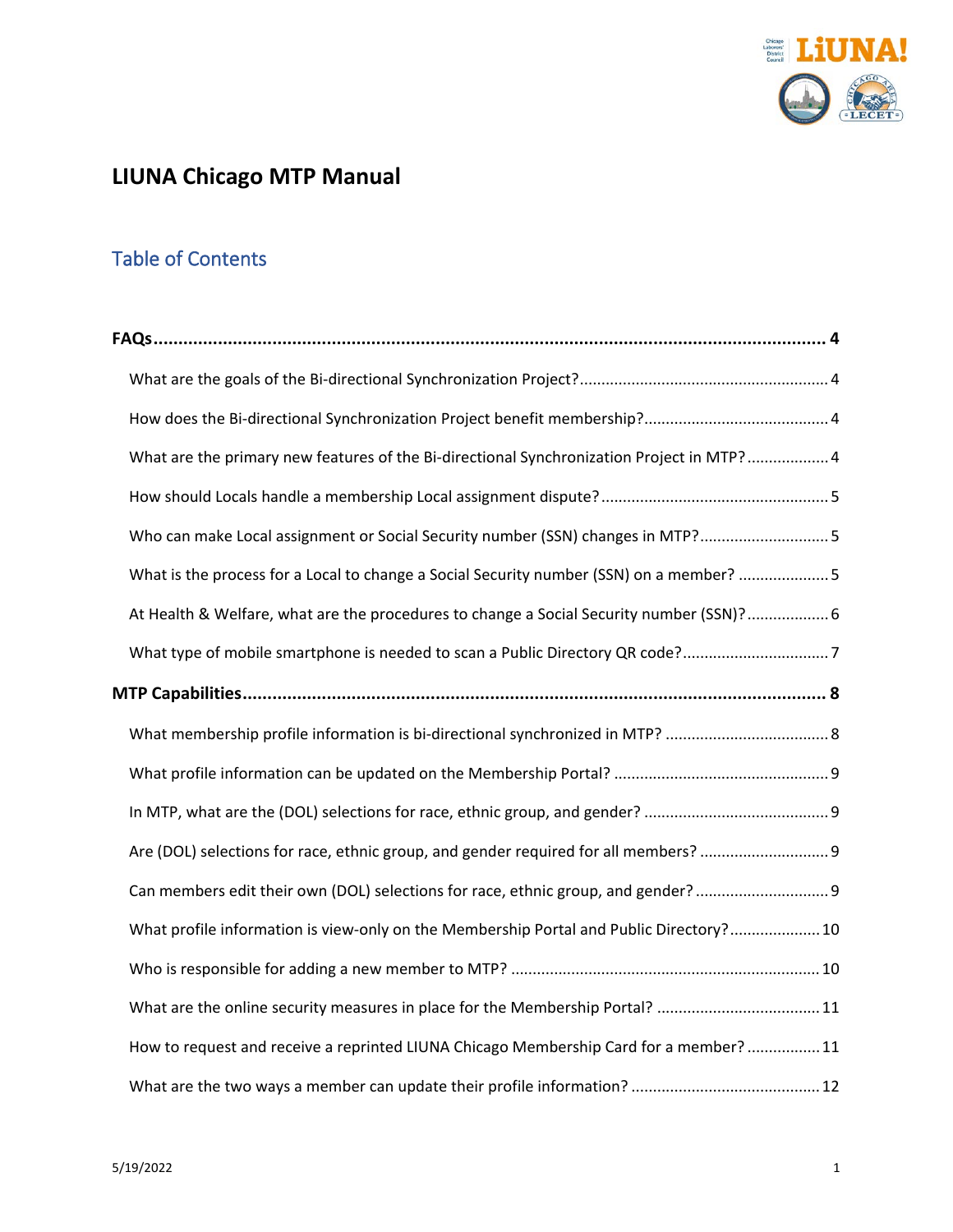

| What are the steps to update a member's profile when they visit a Local office? 13              |  |
|-------------------------------------------------------------------------------------------------|--|
| How does MTP check a member's Social Security number (SSN) and Paid Thru Date? 13               |  |
| In the Membership Portal, what are the three requirements for a new password? 14                |  |
| Will you be notified if a member updates their profile on the Membership Portal? 14             |  |
|                                                                                                 |  |
| How to confirm if your Local member has the correct Local assignment at the Training Center? 15 |  |
| Best Practice, Guidelines, and Tips & Tricks …………………………………………………………………… 16                      |  |
| Procedure in MTP for Changing a Social Security Number (SSN) on a Member  17                    |  |
|                                                                                                 |  |
| Procedure in MTP to Delete & Merge Two Profiles and Track SSN Change in Change History  19      |  |
|                                                                                                 |  |
|                                                                                                 |  |
| For Members - Tips & Tricks When Using their Membership Card and Membership Portal  23          |  |
| For Locals - Tips & Tricks When Using the Member Card and Membership Portal 24                  |  |
|                                                                                                 |  |
|                                                                                                 |  |
|                                                                                                 |  |
| Guidelines and Best Practices for Going Digital/Paperless - Sync Documents 28                   |  |
| When to Use What Sync Document Type and what Documents to Insert - Sync Documents  30           |  |
|                                                                                                 |  |
|                                                                                                 |  |
|                                                                                                 |  |
|                                                                                                 |  |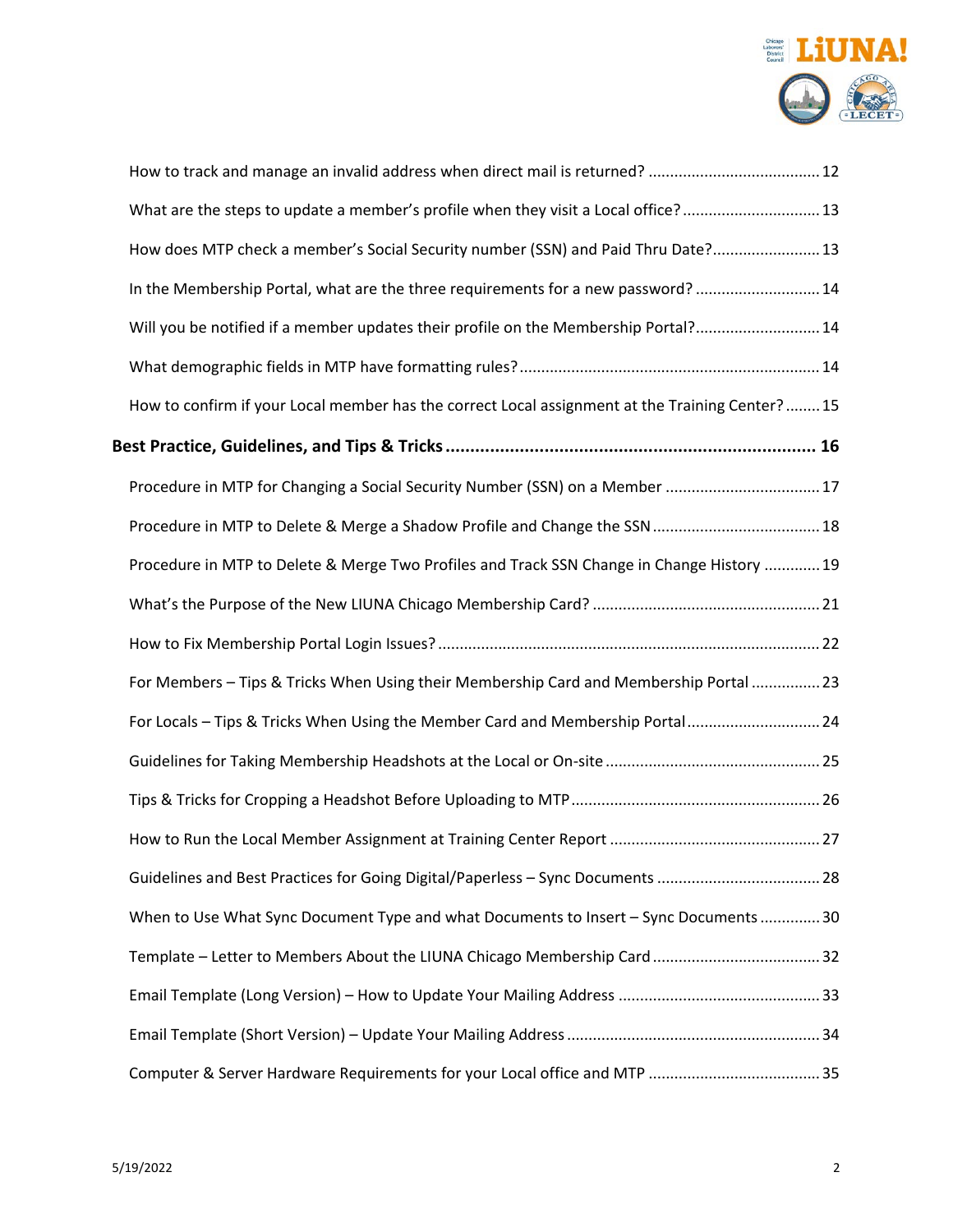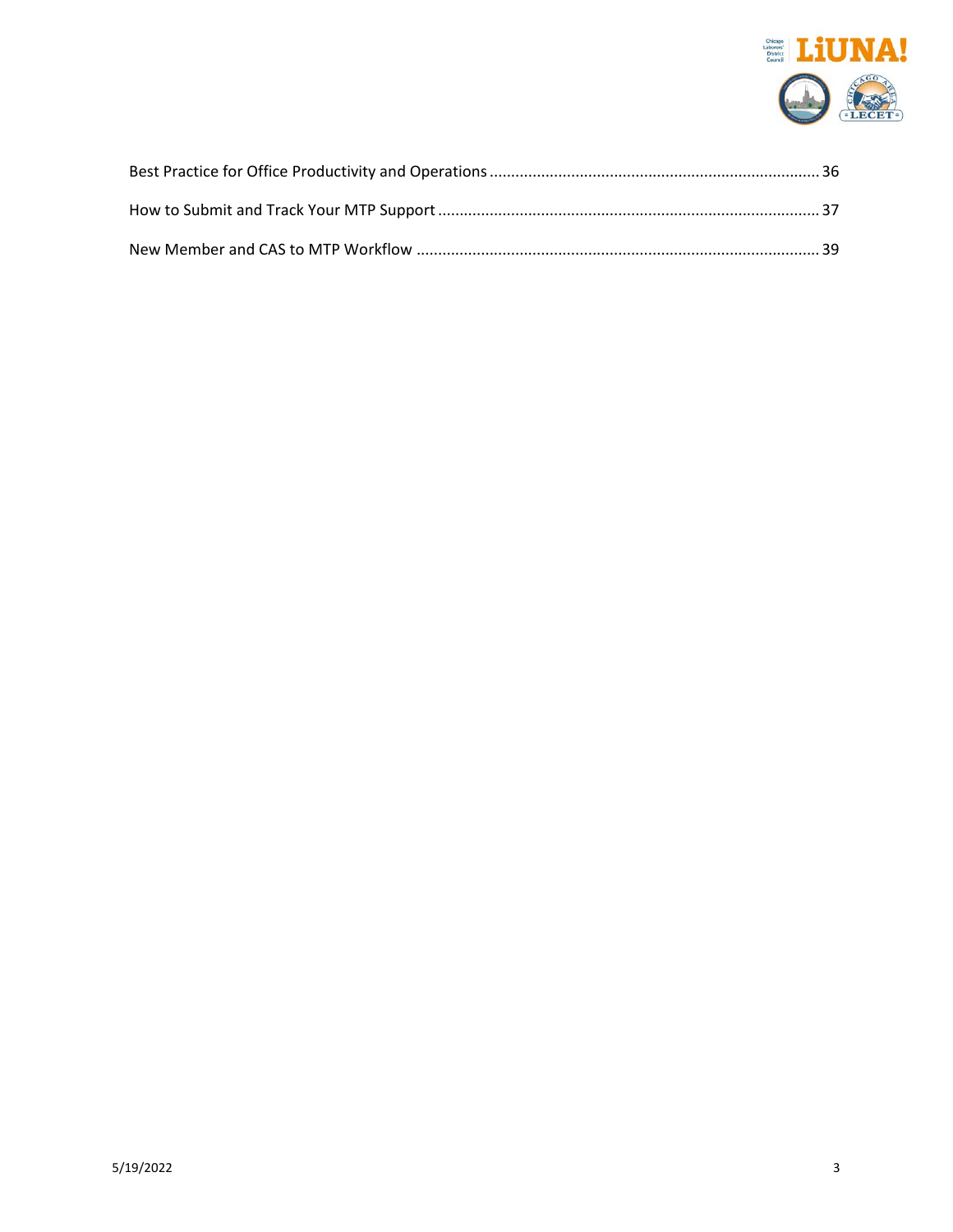

# <span id="page-3-0"></span>FAQs

## <span id="page-3-1"></span>What are the goals of the Bi-directional Synchronization Project?

The Bi-directional Synchronization Project is focused on sharing a member's common demographic information of their membership profile between the LIUNA Chicago Local Unions and the Training Center.

In the future, the plan is to also synchronize a member's common demographic information with the Laborers' Pension & Welfare Funds of Chicago and Vicinity and Fox Valley Laborers' Benefit Funds.

In addition, one of the other goals of this project is to help the International Union's effort to assist and improve the process and accuracy of collecting, updating, and sharing membership profile information for Local Union members in good standing – as stated in the November 28, 2017 letter to all LIUNA Local Union Business Managers and Secretary-Treasurers.

This project also streamlines backend office processes at LIUNA Chicago.

Examples include: Ensure correct eligibility for benefits, improved communication of those benefits, and effective management of Local Union members for the Training Center, Laborers-Employers Cooperation and Education Trust (LECET), Labor-Management Cooperation Committee (LMCC), District Council, and Midwest Coalition of Labor (MCL).

#### <span id="page-3-2"></span>How does the Bi-directional Synchronization Project benefit membership?

From a membership point of view, this project will provide members of LIUNA Chicago with online access to update their membership profile information via the LIUNA Chicago Membership Portal login page: [https://mtp.chicagolaborers.org.](https://mtp.chicagolaborers.org/)

With their Public Directory URL, members will have view-only access to their LIUNA Chicago ID Number, International Card Number, Local Number, Local Type, Training Center Type, Member Photo, Paid Thru Date, Skills, Completed Classes, Upcoming Classes, Contractor Hours (prior 24-months), and a digital version of their Membership Card.

#### <span id="page-3-3"></span>What are the primary new features of the Bi-directional Synchronization Project in MTP?

- 1. Bi-directional synchronization of membership profile information between the Training Center and a respective Local's Membership Tracking Program (MTP)
- 2. Real-time Social Security number (SSN) check and Paid Thru Date information when adding a new member to a respective Local's MTP database
- 3. Member change authorization process and signature form
- 4. Email and text message profile notifications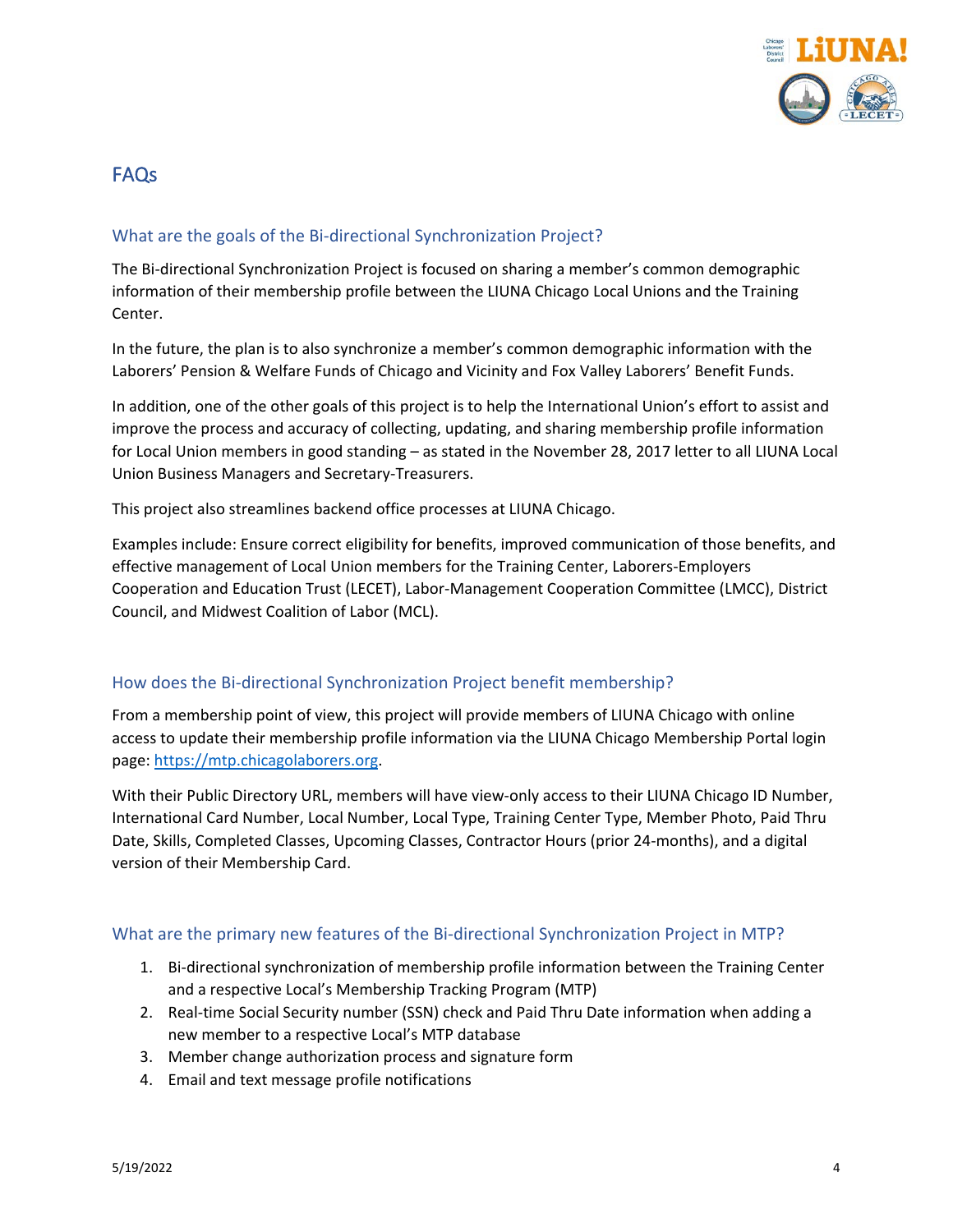

5. Online access for a member to update their profile information via the LIUNA Chicago Membership Portal login page: [https://mtp.chicagolaborers.org](https://mtp.chicagolaborers.org/)

# <span id="page-4-0"></span>How should Locals handle a membership Local assignment dispute?

A: Use the following District Council guidelines with handling a Local assignment dispute between Locals:

- If there are any instances when a member's Local assignment is in question
	- o The respective Locals should attempt to work out between themselves
- If the Locals agree that a change is to be made to the member's assigned Local
	- o Inform the District Council of the change and the District Council will direct a change to their Contribution Accounting System (CAS) and MTP.
- If the Locals cannot come to a resolution in the dispute
	- o Contact the District Council Business Manager and a determination will be made

**IMPORTANT**: In the instances above, only the District Council has authority to make changes to the database systems. The Training Center, InCom/MTP support staff, or anyone else has no authority to change a member's Local assignment in the MTP databases.

## <span id="page-4-1"></span>Who can make Local assignment or Social Security number (SSN) changes in MTP?

If there is a membership Local assignment discrepancy/dispute or a SSN change/update, only the District Council, with proper documentation, has authority to make changes to the LIUNA Chicago MTP database. Please contact the District Council for any questions or concerns.

**IMPORTANT**: In the instances above, only the District Council has authority to make changes to the database systems. The Training Center, InCom/MTP support staff, or anyone else has no authority to change a member's Local assignment or SSN in the MTP databases.

## <span id="page-4-2"></span>What is the process for a Local to change a Social Security number (SSN) on a member?

Before a Local can change an SSN for a member (incorrect to correct) in MTP, you must have proper SSN documentation that is shared with District Council and LIUNA International.

Seven steps must be followed to successfully transfer the membership profile (demographic info, hours earned, training class certifications, and Paid Thru Date, etc.) from an incorrect SSN to a correct SSN.

- 1. Member submits two SSN change documentation forms to the Local
	- a. Signed Dues Checkoff form
	- b. Signed District Council SSN Change Declaration form
- 2. Local shares copies of the following three SSN change documentation to the District Council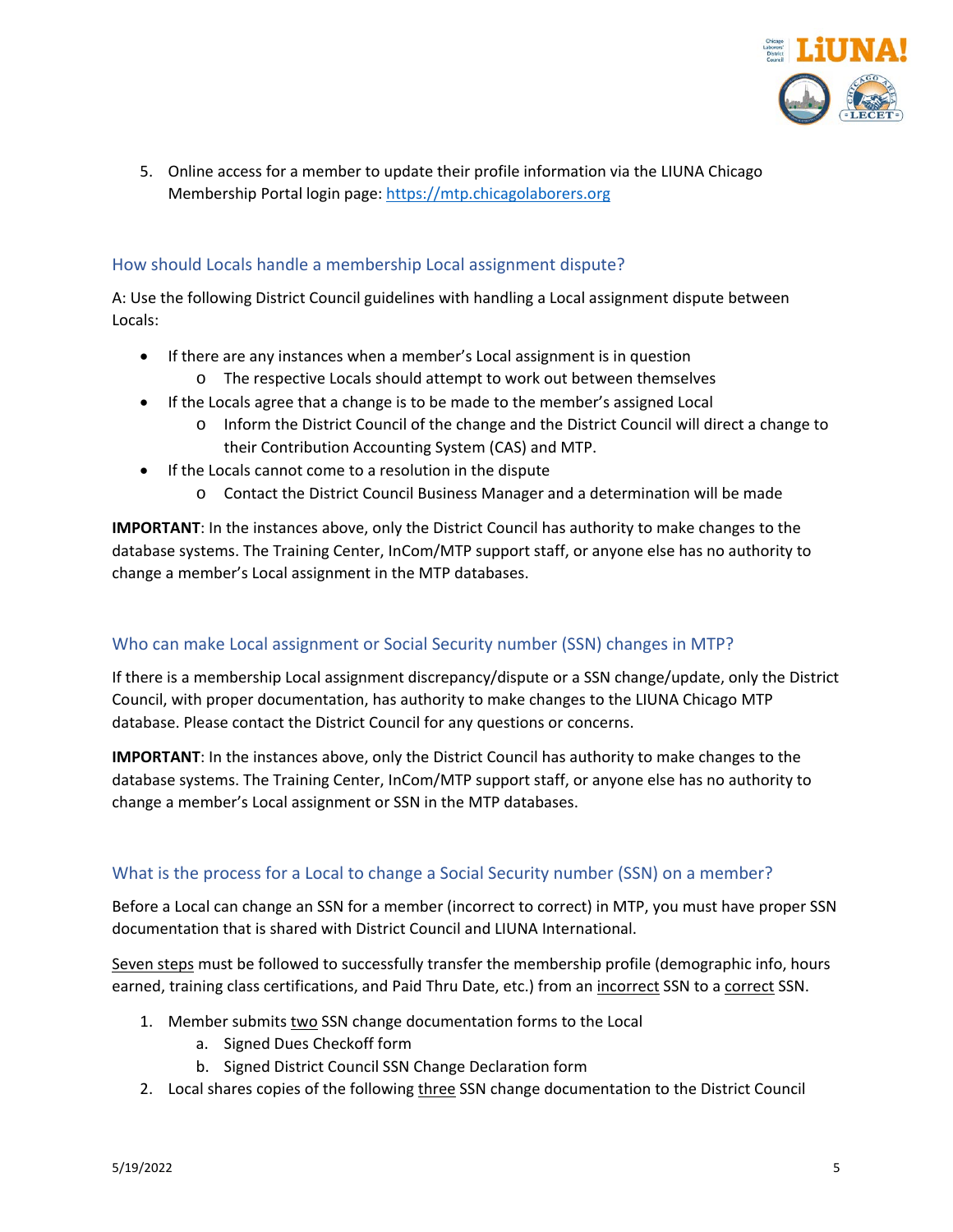

- a. Copy of a Local signed letter on local letterhead requesting the SSN change
- b. Copy of a member signed Dues Checkoff form
- c. Copy of a member signed District Council SSN change declaration form
- 3. District Council updates the Contribution Accounting System (CAS) with the correct SSN
- 4. District Council updates MTP with the correct SSN (see page 13)
- 5. District Council calls the Local to confirm SSN changes were made
- 6. Local updates MTP with the correct SSN (see page 13), while on the phone with District Council
- 7. Local informs LIUNA International with an SSN Change Form sent by mail to General Secretary-**Treasurer**

**REMINDER**: The District Council must change the SSN first. If the Local changes the SSN in MTP before the District Council does, a new duplicate individual will be created. In addition, the member will have a disconnected "Shadow Profile" of their incorrect SSN in MTP. Shadow Profiles must be avoided.

## <span id="page-5-0"></span>At Health & Welfare, what are the procedures to change a Social Security number (SSN)?

To begin, the burden of producing the proper SSN change documentation falls upon the member.

LIUNA Chicago's Laborers' Health and Welfare Department and Pension Department (THE FUNDS) require specific types of SSN change documentation from the Social Security Administration.

THE FUNDS will complete the transferring of hours (from the incorrect SSN to the correct SSN) once the member provides the following four forms:

- 1. Social Security Administration letter showing the new SSN
- 2. Copy of new SSN card
- 3. Earnings Summary Sheet or L191 Statement\*\*
- 4. Signed Health & Welfare Enrollment Card/Sheet
- 5. Signed/Updated Health & Welfare Annual Claim Form
- 6. Signed and Notarized Health & Welfare SSN Change Affidavit

\*\* For a member to consolidate their earnings history into the correct SSN, they will need to provide the Social Security Administration with all the tax forms and W2s from years of service under the incorrect SSN and request them to be merged under the correct SSN. After the hours have transferred to the correct SSN, the member needs to request a printed copy of the Earnings Summary Sheet or L191 Statement.

To learn more about how changes in SSN affect eligibility for benefits, please go to page 12 of the Health [& Welfare Plan \(PDF\).](https://www.chicagolaborersfunds.com/public/files/W_SPD%20Active%20Plan1.pdf)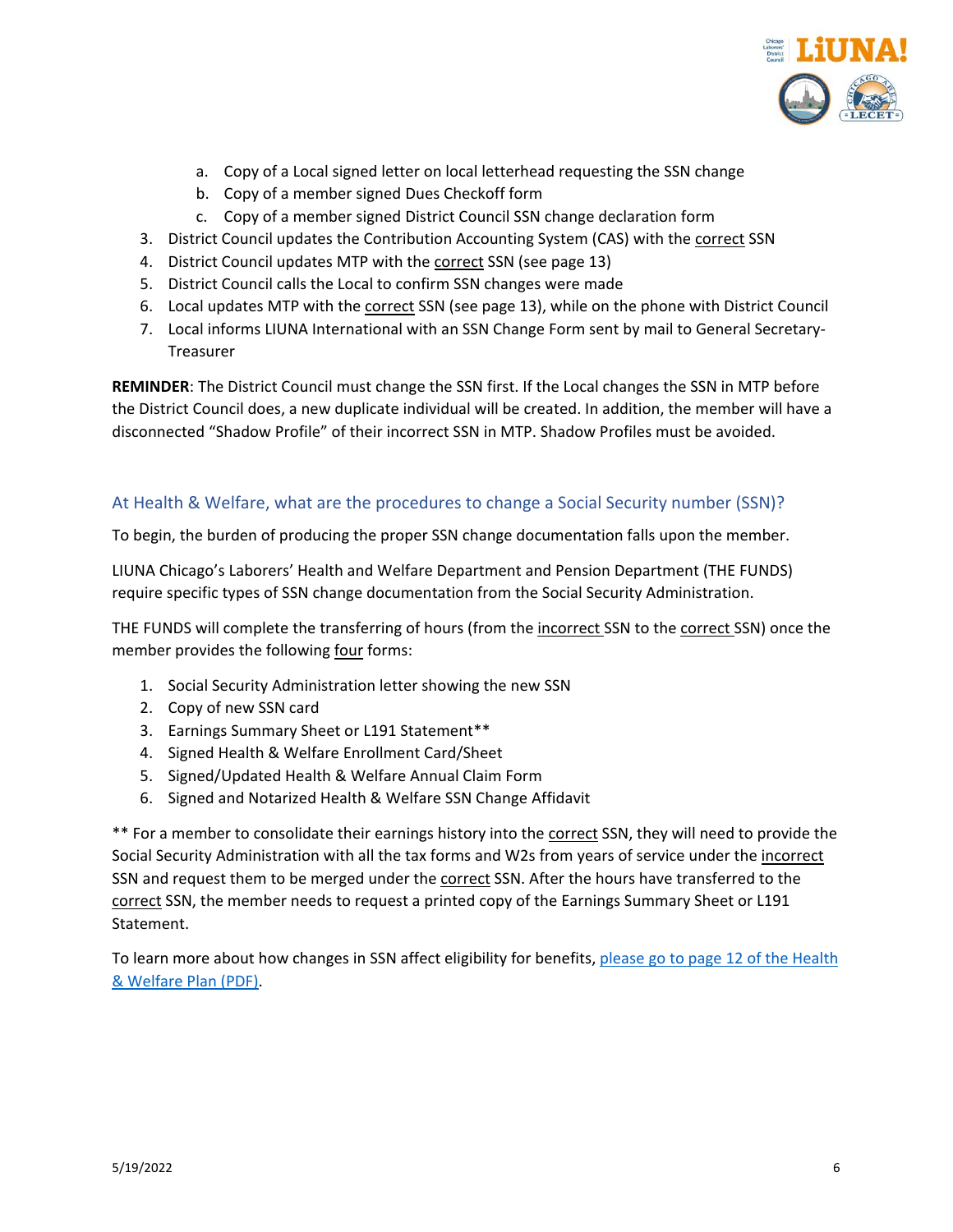

# <span id="page-6-0"></span>What type of mobile smartphone is needed to scan a Public Directory QR code?

To scan a QR code, you need a smartphone with a camera and, in some cases, a mobile QR code reader app. FYI – iPhones running iOS 11 (or later) and Androids running Android 9 (or later) can scan a QR code when the camera is turned ON.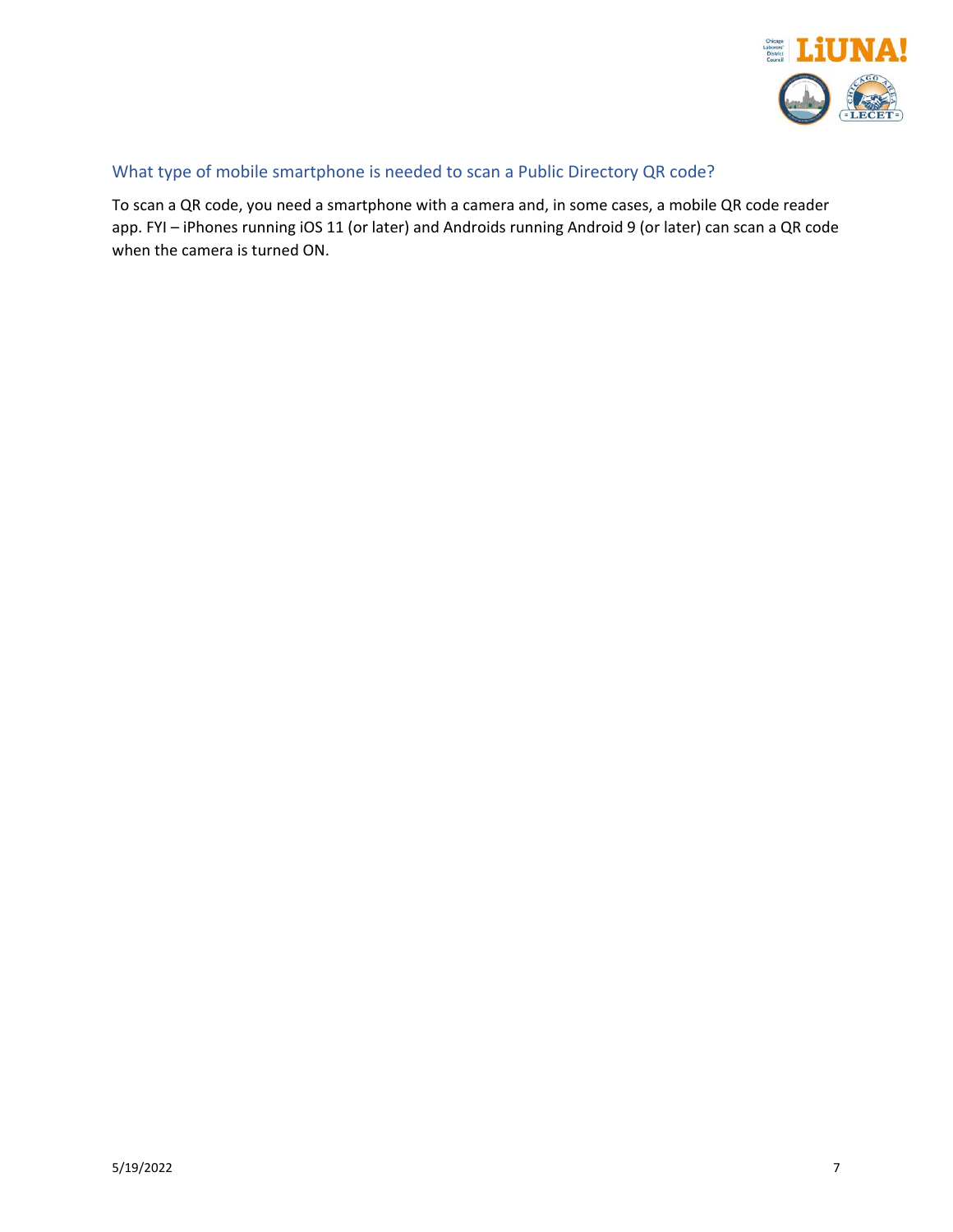

# <span id="page-7-0"></span>MTP Capabilities

<span id="page-7-1"></span>What membership profile information is bi-directional synchronized in MTP?

- 1. Title or a pre-suffix to first name
- 2. First name
- 3. Middle name or initial
- 4. Last name
- 5. Post suffix to last name
- 6. Address (Primary) Street/City/State/Zip + Extension
- 7. Alternative address Street/City/State/Zip + Extension
- 8. County
- 9. Phone number
- 10. Miscellaneous number
- 11. Mobile number
- 12. Email address
- 13. T-shirt Size
- 14. Race (DOL)
- 15. Ethnic Group (DOL)
- 16. Gender (DOL)
- 17. Veteran Status
- 18. Member photo
- 19. Birth date
- 20. Change history

Additionally, the following membership profile information is shared one-way, from a respective Local to the Training Center:

- Card Number
- Local Type
- Local Status
- Paid Thru Date
- Contractor Hours:
	- o Date
	- o Contractor Name
	- o Contractor Number
	- o Local Number
	- o Hours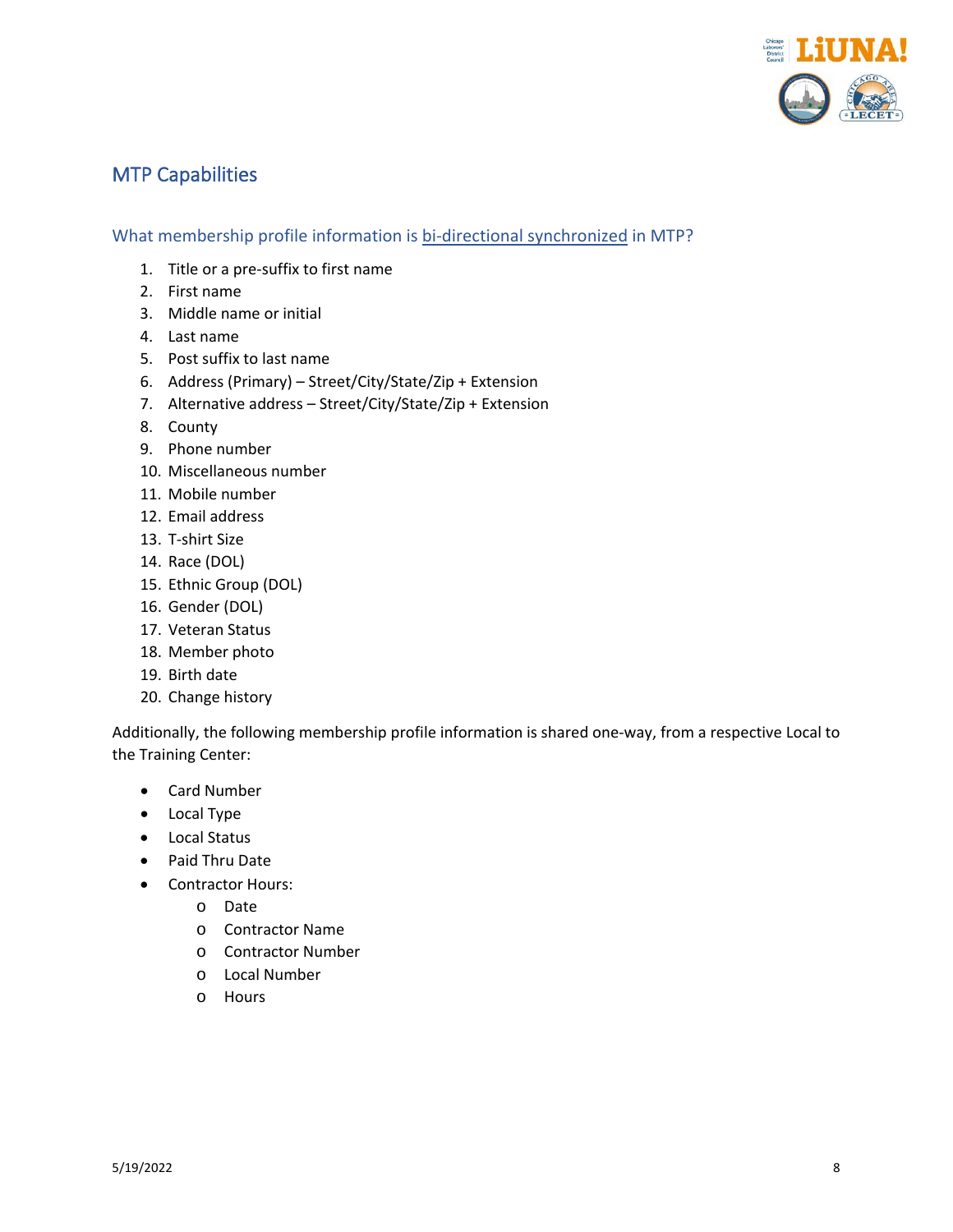

## <span id="page-8-0"></span>What profile information can be updated on the Membership Portal?

A: Only the following common demographic information can be updated on the LIUNA Chicago Membership Portal [https://mtp.chicagolaborers.org:](https://mtp.chicagolaborers.org/)

- 1. Title or a pre-suffix to first name
- 2. First name
- 3. Middle name or initial
- 4. Last name
- 5. Post suffix to last name
- 6. Address (Primary) Street/City/State/Zip + Extension
- 7. Alternative address Street/City/State/Zip + Extension
- 8. County
- 9. Phone number
- 10. Miscellaneous number
- 11. Mobile number
- 12. Email address
- 13. T-shirt Size
- 14. Race (DOL)
- 15. Ethnic Group (DOL)
- 16. Gender (DOL)
- 17. Veteran Status

#### <span id="page-8-1"></span>In MTP, what are the (DOL) selections for race, ethnic group, and gender?

- Race *(select one or more)*: White, Black or African American, Asian, American Indian or Alaskan Native, Native Hawaiian or Other Pacific Islander.
- Ethnic Group *(select one)*: Yes I am Hispanic or Latino, No I am not Hispanic or Latino.
- Gender *(select one):* Male, Female, Non-binary/third gender, Prefer not to say.

#### <span id="page-8-2"></span>Are (DOL) selections for race, ethnic group, and gender required for all members?

For apprenticeship, YES – it is a Department of Labor (DOL) requirement to report this information as specified. When a member is changing information – at the Local or online via the Membership Portal – on their membership profile, NO.

#### <span id="page-8-3"></span>Can members edit their own (DOL) selections for race, ethnic group, and gender?

Members can edit their Department of Labor (DOL) selections on the Membership Portal at any time. The U.S. Office of Management and Budget guidelines state DOL selection are based on self-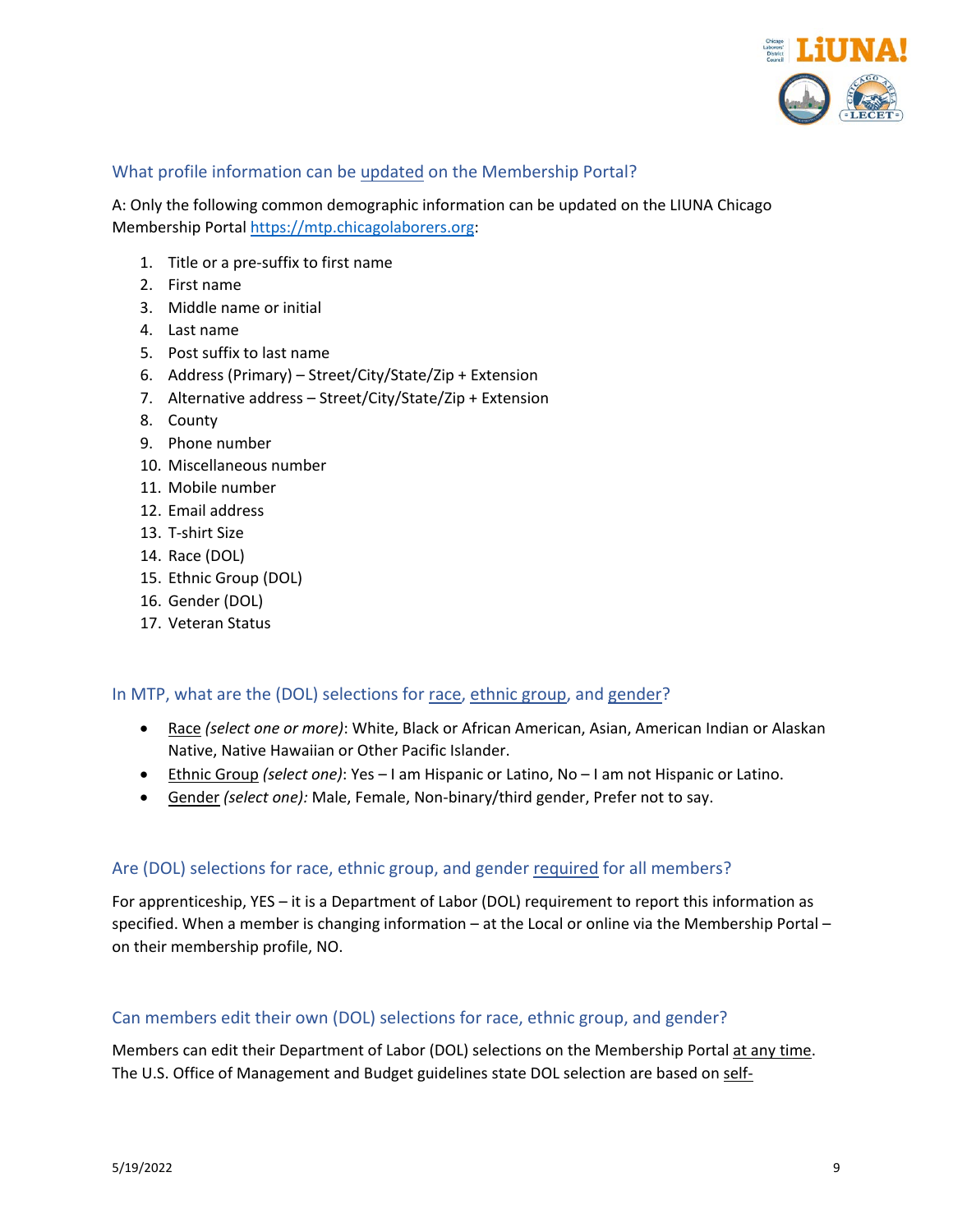

identification. In addition, members may choose to report more than one racial group and/or select an ethnic origin.

# <span id="page-9-0"></span>What profile information is view-only on the Membership Portal and Public Directory?

The following information, which is tracked and managed by the respective Local and Training Center, is view-only on the LIUNA Chicago Membership Portal [https://mtp.chicagolaborers.org](https://mtp.chicagolaborers.org/) and via a member's Public Directory URL.

- Training Center (TC)
	- o TC Type
		- APPRECTICE
		- **GRADUATED APPRENTICE**
	- o Apprenticeship Level
	- o Skills
	- o Monthly Apprentice Reports
	- o Class Registration
- Local
	- o Contractor Hours: Date, Contractor Name and Number, Local Number, and Hours
	- o Membership Card
	- o Local Type
	- o Local Status
		- **ACTIVE will display as ACTIVE**
		- PARTIAL PAYMENTS will display as NOT ACTIVE
		- NEW BUT NOT FULLY INITIATED will display as NOT ACTIVE
	- o Paid Thru Date

#### <span id="page-9-1"></span>Who is responsible for adding a new member to MTP?

It is very important to understand who is responsible for adding a new member in to MTP. FYI – A new member is defined by a unique Social Security number (SSN) – a number that has never existed within the LIUNA Chicago MTP bi-directional system.

- **Locals** are responsible to add a member to MTP when they have one of the following three District Council exemptions from the Mandatory Apprenticeship Program or a transfer:
	- 1. Experience Employee Exception
		- Worked as Laborer prior to Jan 2, 2020
		- Worked a total of 2,400 hours as a member of LIUNA or any other Building Trades union
		- Completed sufficient training at any LIUNA Training Center or any other Building Trades apprentice program
	- 2. New Organized Employer Exception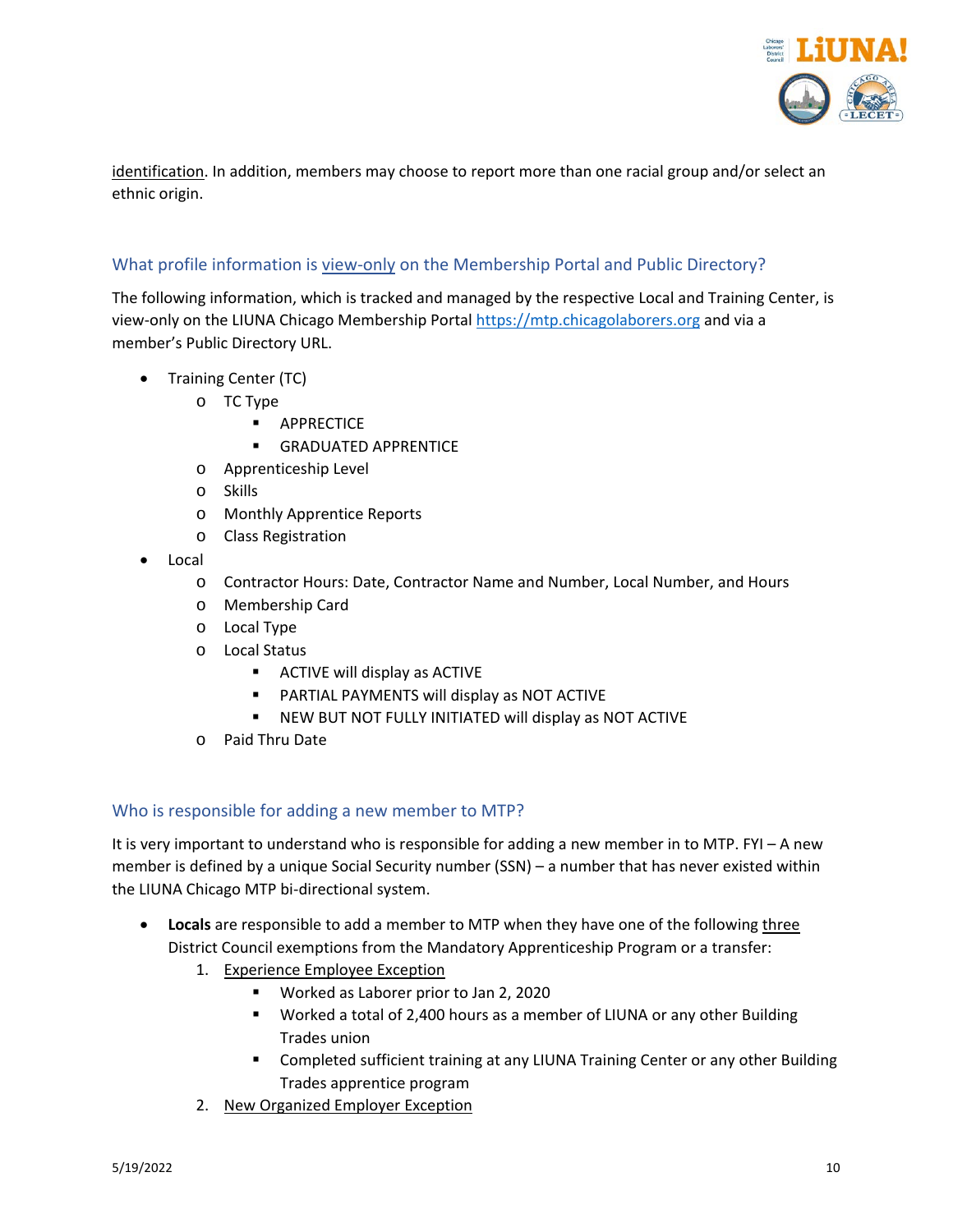

- Required Sync Documents to be inserted into MTP
	- Apprenticeship Exemption Review Team Email Notification
- 3. Transfers (into District Council)
	- Transfer in date
	- Required Sync Documented to be inserted into MTP
		- LIUNA Officers Site Member Status
		- Transfer Papers (Incoming)
		- Contractor Hours worked outside of District Council (Incoming only)
		- Transfer Papers (Issued)
- **Training Center** responsibility to add a member to MTP for the following two situations:
	- 1. Mandatory Apprentice
	- 2. Permit Worker Exception

IMPORTANT– As stated above, Locals do not add apprentices into MTP. It is important to allow the Training Center to add apprentices first via their MTP apprentice application processes. By allowing the Training Center to add apprentices first, Locals will automatically receive all the necessary Training Center information on an apprentice when they add locally to MTP. If this process is done in reverse order (Local first), apprentice information will have to be added manually, which is unproductive and wastes time on additional data entry.

#### <span id="page-10-0"></span>What are the online security measures in place for the Membership Portal?

The following security measures are in place to keep membership profile data secure and safe:

- Encrypted HTTPS connection on the web
- Two-factor authentication a secure push notification to either a mobile phone via text message or your email address
- Unique password
- Login timeout after 10 minutes of inactivity

#### <span id="page-10-1"></span>How to request and receive a reprinted LIUNA Chicago Membership Card for a member?

There are two ways for Locals to track and receive a reprinted membership card for a member:

- 1. **Reprint MTP Card Flag**  To request a reprint of a member's LIUNA Chicago Membership Card, because of damage or loss, the Local or Training Center can check the bi-directional "Reprint MTP Card" flag. With this flag checked, a new membership card will be printed for the member in the first week of each month.
- 2. **Updated Headshot in MTP** When a new or updated headshot is added to a member's profile in MTP, the "Reprint MTP Card" flag is automatically checked. With this flag set, a new membership card will be printed for the member in the first week of each month.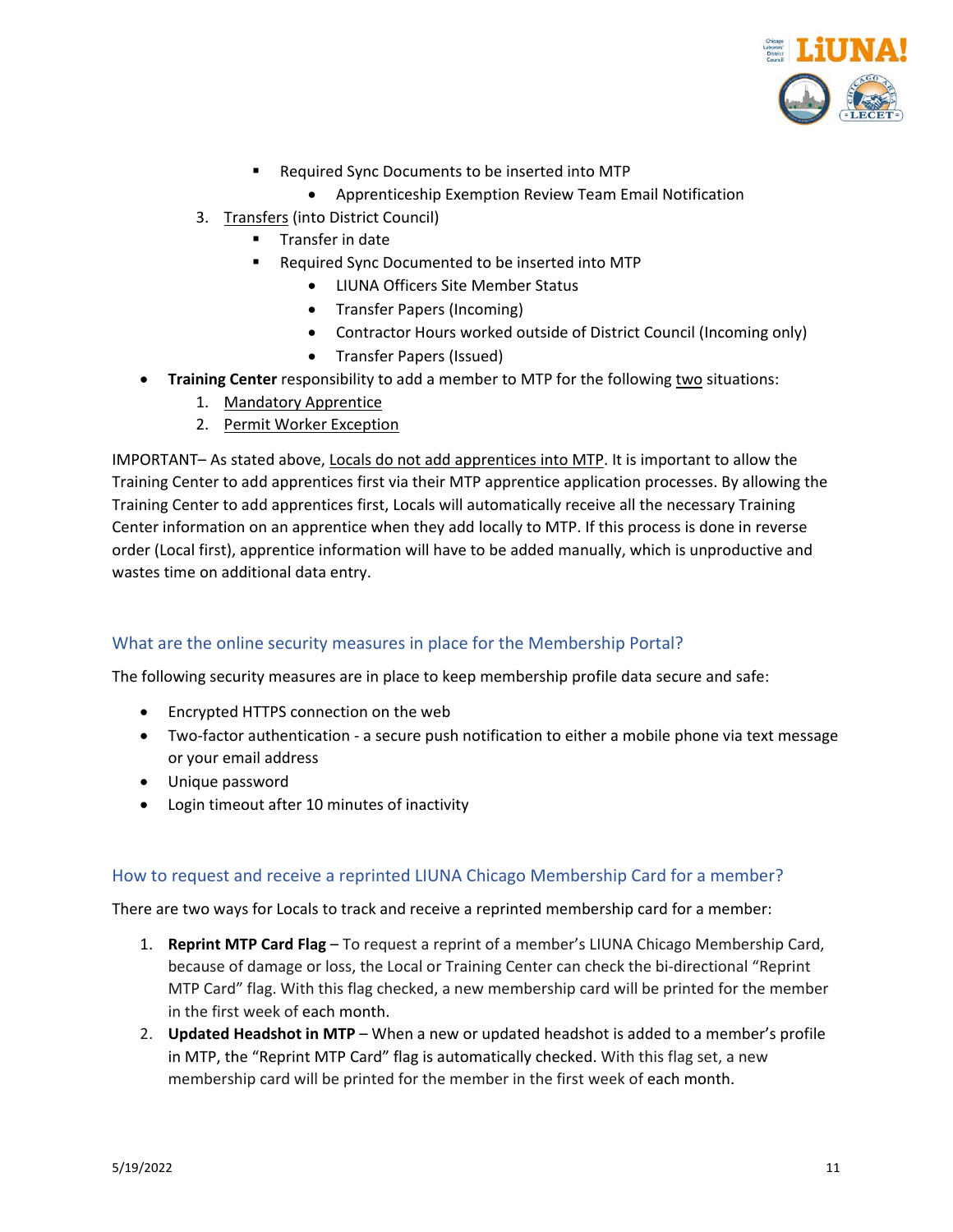

Additional notes:

**Printing and Distribution** – On the first Monday of every month, members that have the "Reprint MTP Card" flag checked will be on the list to have a new LIUNA Chicago Membership Card printed at the Training Center or District Council. The process of printing membership cards will happen in the first week of each month. Once the cards are printed, each Local will have their member's cards mailed to them for distribution.

**Apprentices** – It's the Training Center's responsibility to make sure all new apprentices have a new membership card with a headshot photo. Apprentices don't receive their membership cards once the indenture process is over. They usually receive them on the first day of class or within the first week of each month when the Reprint MTP Cards are processed, whichever comes first.

**Permit Workers** – Same process as an Apprentices. Permit Workers will usually receive their membership cards during their two-day permit worker training or within the first week of each month when the Reprint MTP Cards are processed, whichever comes first.

**Exemptions** – Since it's the Local's responsibility to add members that are exempt or allowed to bypass Mandatory Apprenticeship into their MTP database, it's also the Local's responsibility to take a new headshot photo of that member so the "Reprint MTP Card" flag is automatically checked see Printing and Distribution above.

## <span id="page-11-0"></span>What are the two ways a member can update their profile information?

There are two ways a member can update their profile information in LIUNA Chicago:

- 1. **Visit a Local office** A member can visit their respective local, request a membership profile change, and sign a required Signature Confirmation Form before the update can be saved in MTP. For security and data sharing purposes with the Laborers' Pension & Welfare Funds of Chicago and Vicinity and Fox Valley Laborers Benefit Funds, a member's signature is now required for all in-person profile information updates.
- 2. **Online**  A member can visit the LIUNA Chicago Membership Portal login page [https://mtp.chicagolaborers.org,](https://mtp.chicagolaborers.org/) log in with their credentials, review their profile information, and update their profile as needed.

#### <span id="page-11-1"></span>How to track and manage an invalid address when direct mail is returned?

Check the **Invalid Address** option to track when a member's address comes back as invalid after a direct mail piece has been returned from the USPS.

Now that this option is bi-directional, all LIUNA Chicago affiliates will be notified. By tracking "invalid addresses", they can be removed on future direct mail campaign to save money on postage.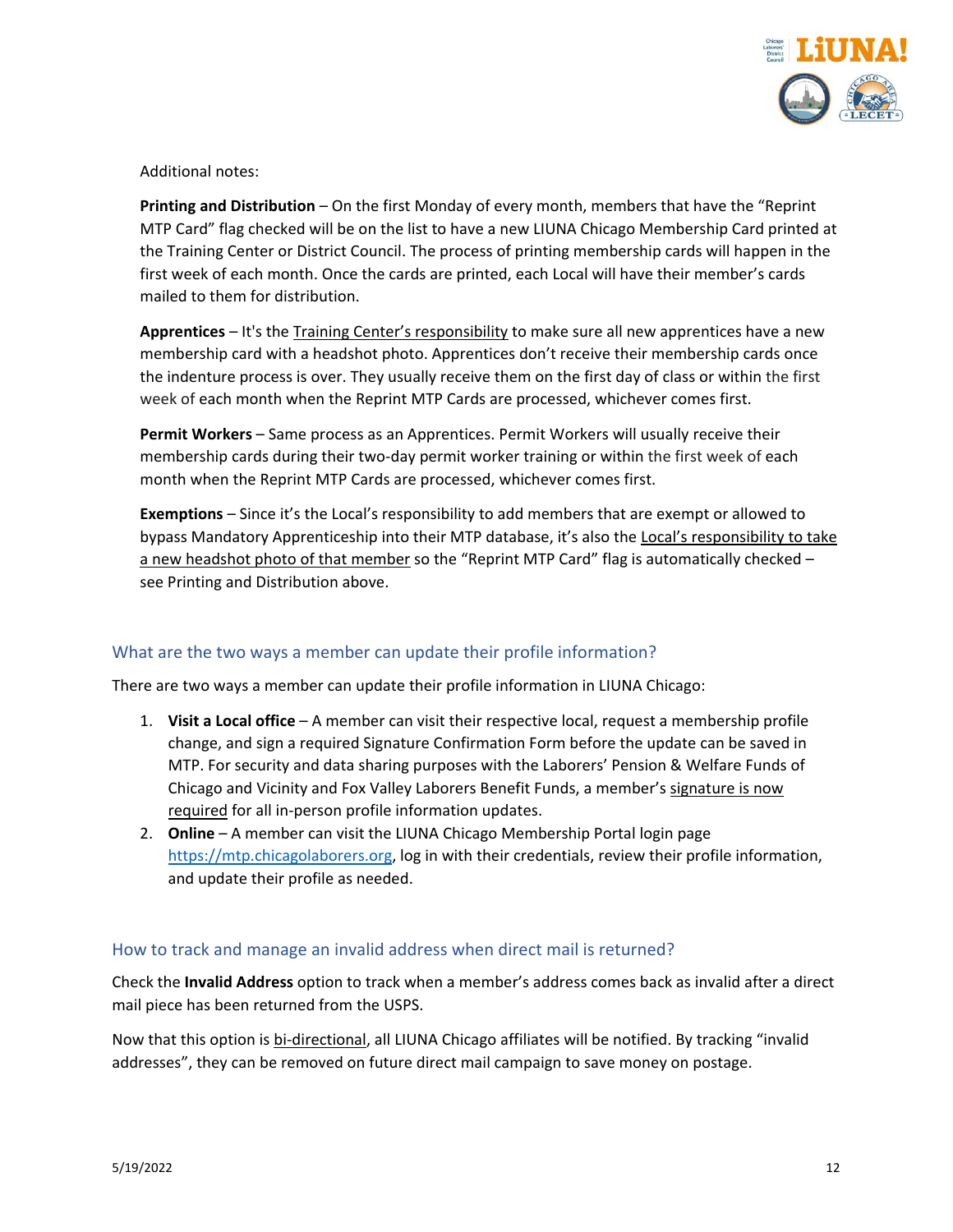

Plus, when a member logs into the Membership Portal, they will be notified that their address was flagged as "invalid". Once their address is updated (at the Local's office or via the Membership Portal), the Invalid Address option will be turned OFF automatically.

# <span id="page-12-0"></span>What are the steps to update a member's profile when they visit a Local office?

- 1. Search for the member in MTP select the Membership Profile Change Request icon
- 2. Print the **Membership Profile Change Request** form for the member to review *(optional)*
	- a. At the top of the page is the member's current profile information
	- b. At the bottom of the page is space to write the updated profile information
- 3. Click the three-dot menu button to the right of the Address field in MTP
- 4. Enter the updated information provided by the member
- 5. Print the **Signature Confirmation** form in MTP
- 6. Member approves the updates and signs the Signature Confirmation Form
- 7. Scan and attach a Signature Confirmation Form in MTP
	- a. Other acceptable forms with signature is the Dues Checkoff (new member)

## <span id="page-12-1"></span>How does MTP check a member's Social Security number (SSN) and Paid Thru Date?

When adding a member into MTP, a real-time database cross check is performed on the member's SSN to verify if the number already exists in the LIUNA Chicago MTP database.

After the member's SSN is entered and cross-checked with the existing SSN's, the LIUNA Chicago MTP database will display an informational window stating the conditions in which you can add that member into a Local's MTP database.

The following checks will occur when adding a member into MTP:

- 1. If the SSN **DOES NOT** exist in the LIUNA Chicago MTP database:
	- a. The new member **CAN** be added to the Local's MTP database.
- 2. If the SSN **DOES** exist in the LIUNA Chicago MTP database MTP verifies the current assigned Local and Paid Thru Date of the member:
	- a. If the Paid Thru Date is past 12 months, the member **CAN** be added to the Local's MTP database.
	- b. If the Paid Thru Date is less than 12 months, the member **CANNOT** be added to the Local's MTP database.
	- c. If the Paid Thru Date is "blank", *typically in the case of a traveler or a new member who has not been initiated yet*, the member **CANNOT** be added into the Local's MTP database.

In the 2c instance, the Paid Thru Date is "blank":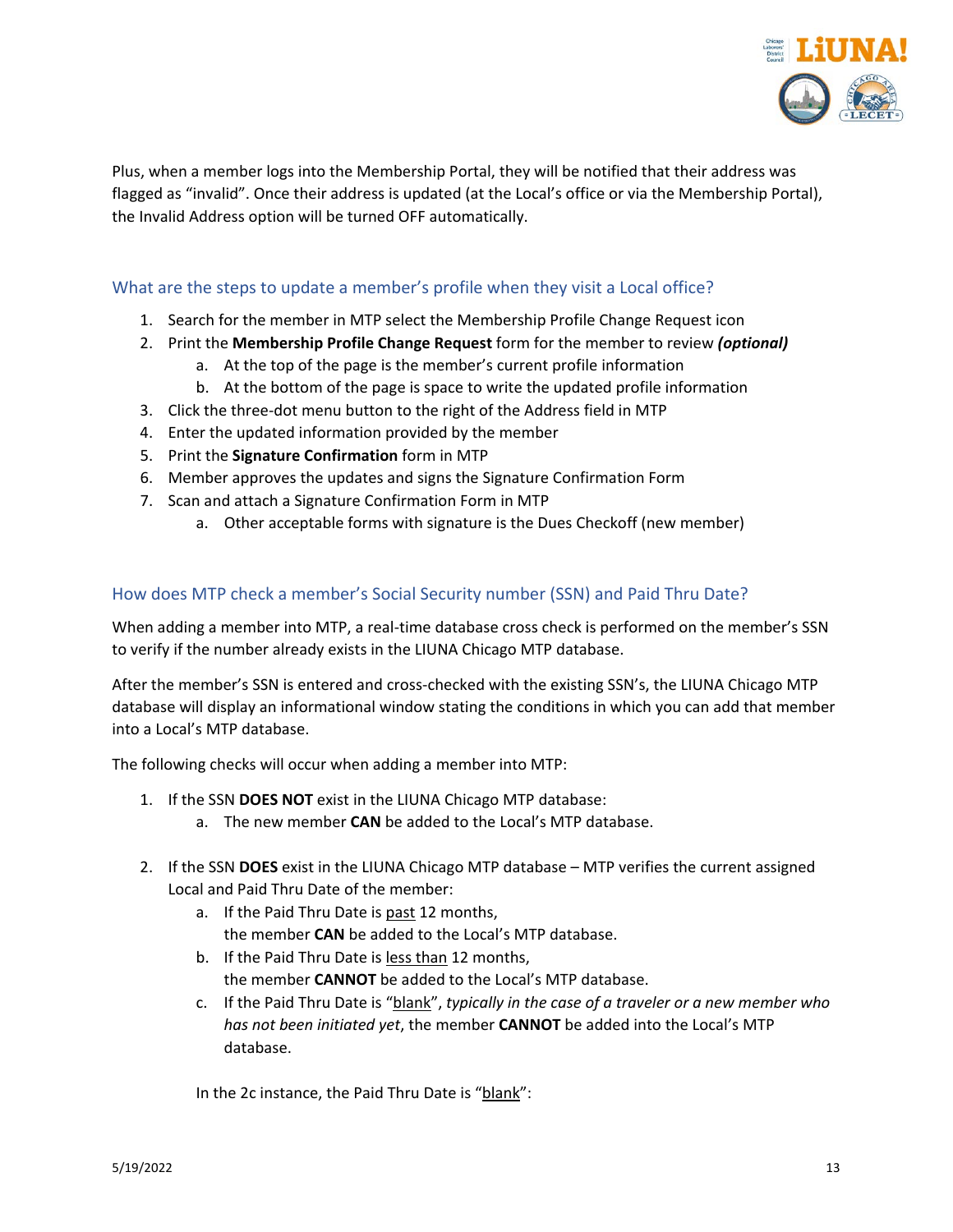

- 1. Please submit a "Dues Check Off" form to the District Council.
- 2. Once the proper Local assignment has been determined, the District Council will have the correct Local assignment made to their Contribution Accounting System (CAS).
- 3. Download and import the monthly **Local-specific CAS data file** into the Local's MTP database.
- 4. After the import, the member in question with a "blank" Paid Thru Date will automatically be added to the respective Local.

<span id="page-13-0"></span>In the Membership Portal, what are the three requirements for a new password?

- Password must be different from the current password
- Password must contain both letter and number characters
- The minimum length for a password is 3 characters

## <span id="page-13-1"></span>Will you be notified if a member updates their profile on the Membership Portal?

A1: To see when a member has updated their profile via the Membership Portal, cross reference the Change History tab with the new Change Authorization tab, this will show how the member confirmed their identity for the update – i.e. by text or email address.

A2: When an address, phone number or email address change has occurred on the Membership Portal, the "Changed Demographics" flag will be checked automatically for LIUNA International Per Captia Reporting.

#### <span id="page-13-2"></span>What demographic fields in MTP have formatting rules?

On both the MTP desktop client and the Membership Portal, the following data entry fields provide formatting rules:

- Phone number fields Phone, Mobile, and Misc. Numerical characters only. Don't allow for duplicates. Only allow for dashes. Phone numbers can be entered without spaces or dashes.
- City field Alpha characters only
- State field Alpha characters only, in a two-letter state format
- ZIP code field Numerical characters only, in a five or five plus four-digit extension
- Email address field Only allow properly formatted email addresses with no spaces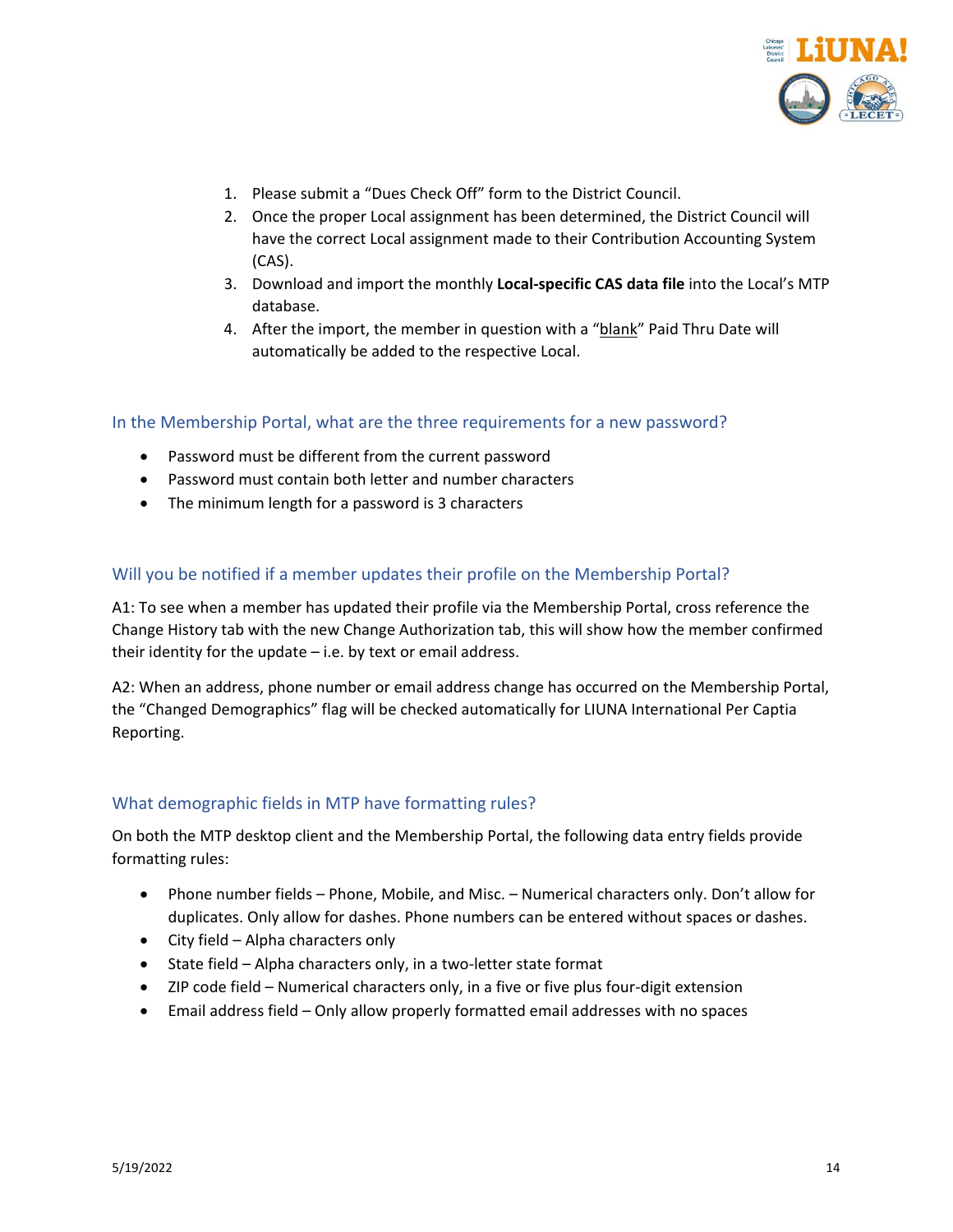

## <span id="page-14-0"></span>How to confirm if your Local member has the correct Local assignment at the Training Center?

Use one of the following options below to confirm if your member has the correct Local assignment (and is one-to-one) at the Training Center (TC).

- From a Local's MTP desktop, can you click the QR code icon and view the member's Public Directory by selecting Open in Browser.
	- o If you can view it, then the local assignment is one-to-one.
	- o If you cannot view it, that member is not assigned to your Local at the TC.
- Scan the QR code on the member's LIUNA Chicago membership card and verify the Local number on the member's Public Directory.
- Execute **Tools > Update from Training Center** if a window comes back saying you're "prohibited" to update then the member is not assigned to your Local at the TC.
- Execute **Tools > Resend Data to Training Center** if a window comes back saying you're "prohibited" to update then the member is not assigned to your Local at the TC. NOTE: As of Jun 11, 2020, the Resend Data "prohibited" window has not be implemented.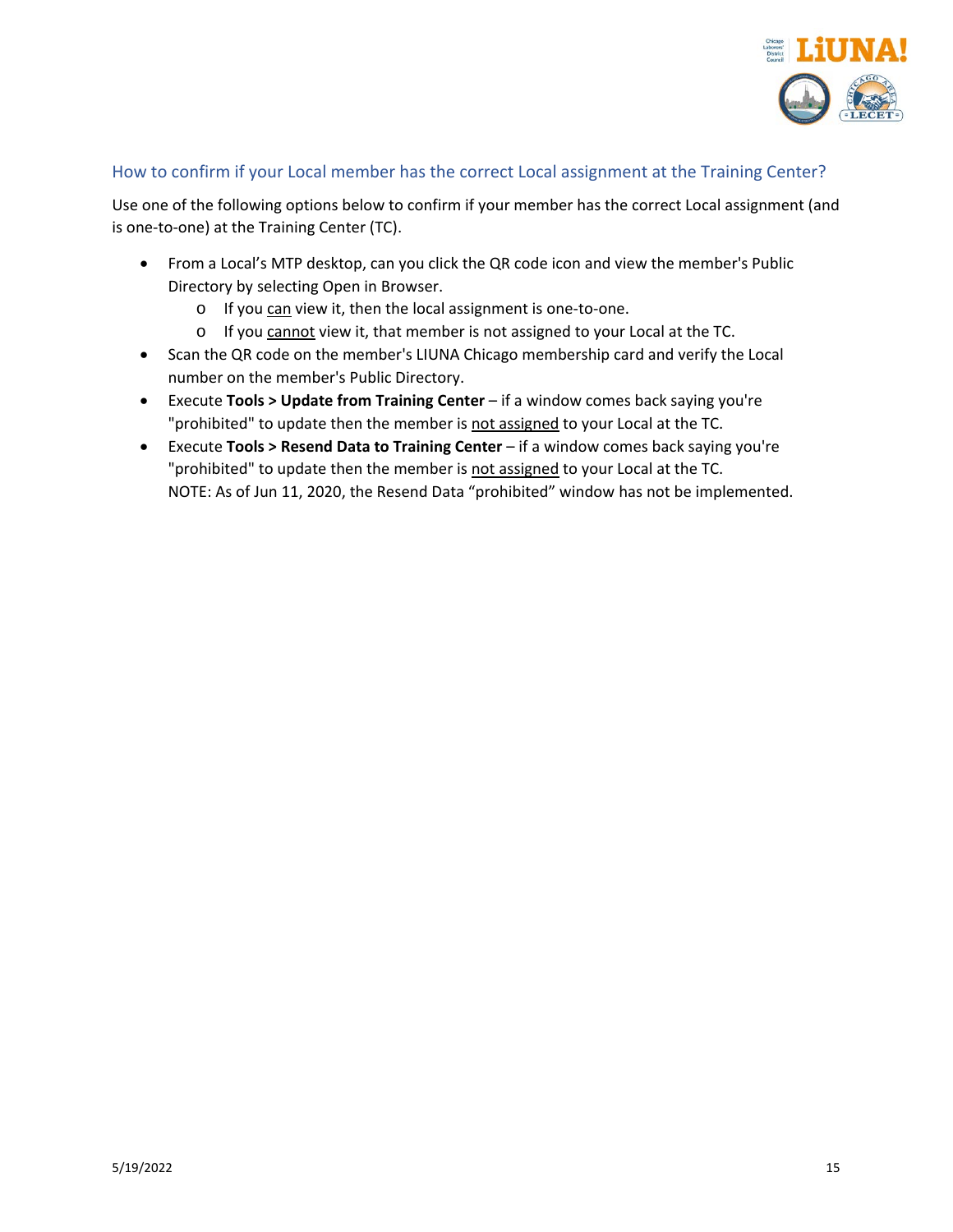

<span id="page-15-0"></span>Best Practice, Guidelines, and Tips & Tricks

One-page guidelines and tips & tricks are easy to review, share, and print.

*Please go to the next page*.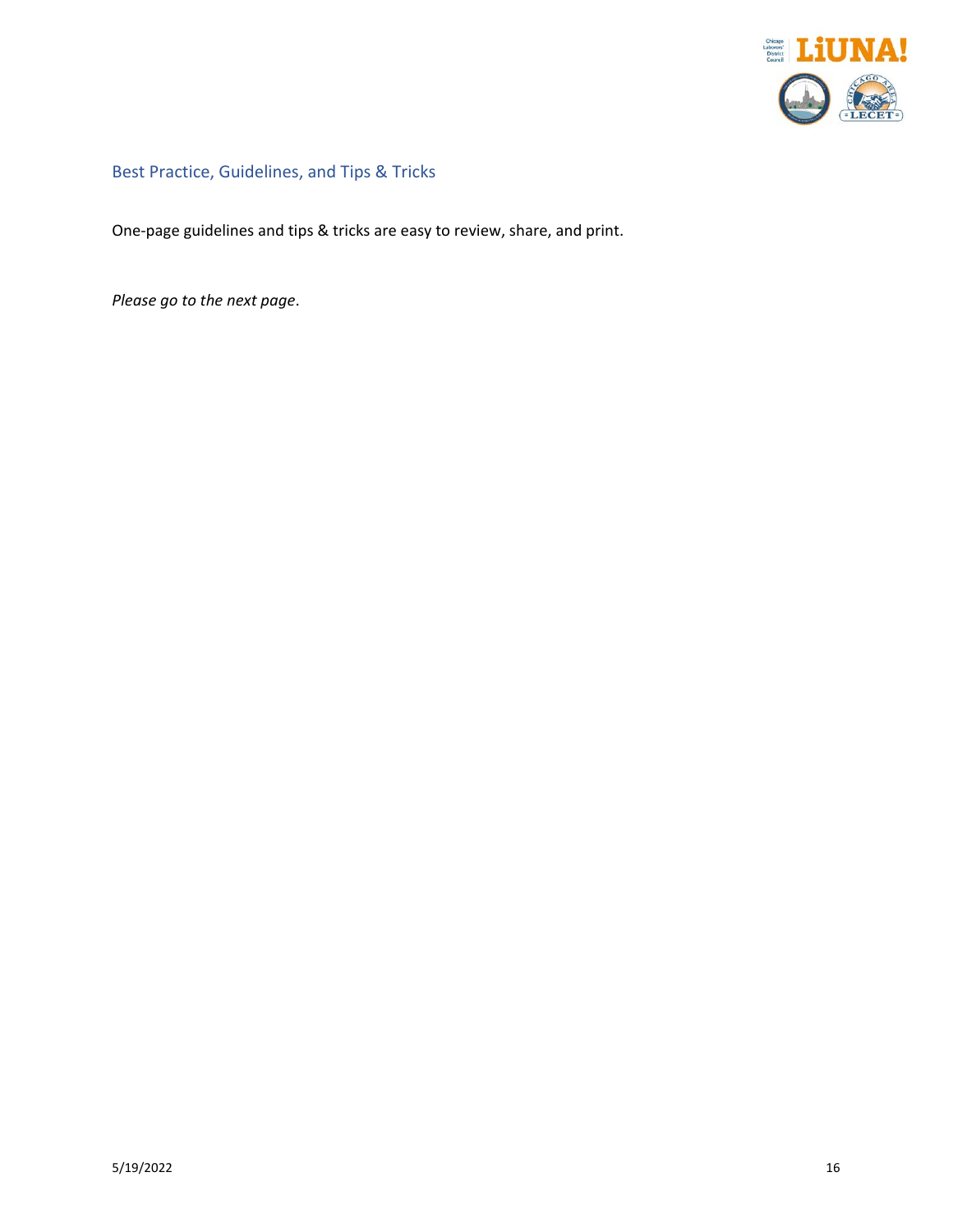

## <span id="page-16-0"></span>Procedure in MTP for Changing a Social Security Number (SSN) on a Member



If and when a member's SSN has been entered incorrectly, District Council must make the SSN correction first in Training Center's MTP, followed by the respective Local in their MTP. Following this order ensures the successful profile transfer of hours earned, training class certifications, and Paid Thru Date from the incorrect SSN to the correct SSN.

This is a **1 to 1** situation – one profile at the Training Center and one profile at the Local.

**REMINDER**: Only the District Council, with proper documentation from the Local, has authority to change a member's SSN in the Training Center's database. If the Local tries to correct the SSN first, before the District Council, a **Shadow Profile** will automatically be created (unknowingly) in the Training Center's MTP.

*The steps to follow…*

- District Council calls the respective Local on the phone regarding the member. Together, they decide and confirm on the correct SSN for the member.
- FIRST, District Council in MTP searches for the incorrect SSN of the member.
- SECOND, the District Council corrects the existing SSN to new SSN in MTP.
	- o Select the three-dot menu next to the SSN field.
- THIRD, on the Local side, the Local searches in MTP for the incorrect SSN of the member.
- FOURTH, on the Local side, the Local makes the SSN correction in MTP on that member.
	- o Select the three-dot menu next to the SSN field.
- FIFTH, on the Local side, the Local runs **Tools > Resend Data to Training Center**.
- SIXTH, on the Local side, the Local runs **Tools > Update from Training Center**. Uncheck all options on the right-hand side except **Member training ID number.**

| Data to Retrieve from Training Center            |                             |
|--------------------------------------------------|-----------------------------|
| $\nabla$ Member transcript/schedule              | Member name                 |
| $\nabla$ Include attendance                      | Member address              |
| $\triangleright$ Include components              | Member alternative address  |
| $\triangledown$ Member photo                     | Member phone number         |
| $\triangleright$ Do not overwrite existing photo | Member email address        |
| $\nabla$ Member skills                           | Member t-shirt size changes |
| $\nabla$ Include certificates                    | Member DOL race / ethnicity |
| $\triangledown$ Member apprenticeship            | Member gender               |
| $\triangledown$ Member work process hour totals  | Member birth date           |
| $\nabla$ Member veteran                          | Member training ID number   |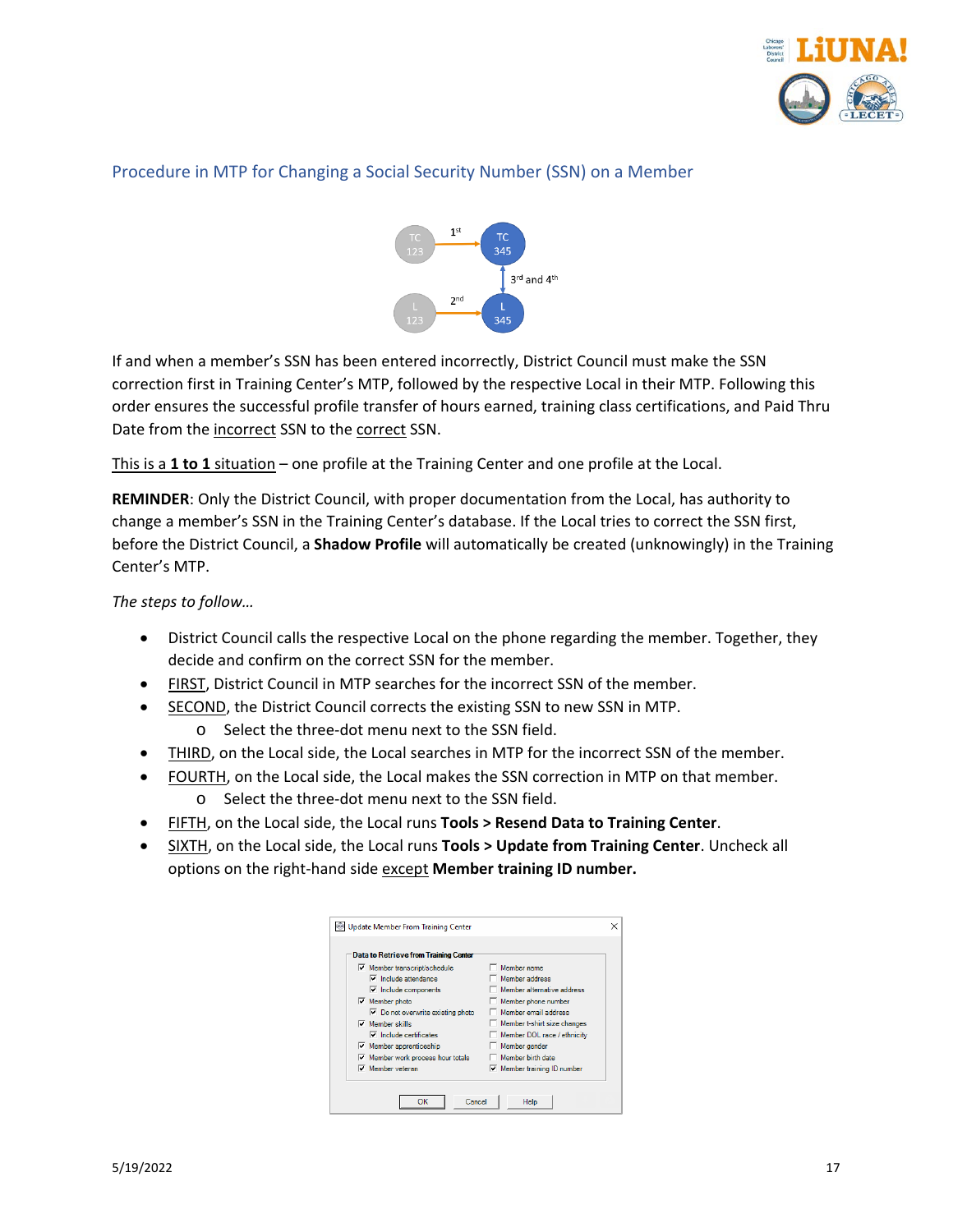

## <span id="page-17-0"></span>Procedure in MTP to Delete & Merge a Shadow Profile and Change the SSN



When a Local accidentally uses/enters a wrong SSN when adding a new member in MTP, they move too fast and try to correct the situation locally by modifying the SSN. But when a Local makes an SSN correction, a **Shadow Profile** will automatically be created (unknowingly) in MTP at the Training Center.

This is a **2 to 1** situation – two profiles at the Training Center and one profile at the Local.

When a member's SSN has been changed first on the Local side, the District Council must take the time to delete & merge the **Shadow Profile** and correct the SSN on the Training Center side. This procedure is important for two reasons: 1) keeps MTP clean of duplicate profiles and 2) ensures that a member's profile, training & contractor history, and per capita data is linked together correctly in the LIUNA Chicago MTP database.

**REMINDER**: For all SSN changes in MTP, the District Council must change the SSN first. If the Local makes the SSN correction first, before the District Council, a **Shadow Profile** will automatically be created (unknowingly) in MTP at the Training Center.

*The steps to follow...*

- District Council calls the respective Local on the phone regarding the member. Together, they decide on what SSN is correct and what profile to delete/merge. Ideally, they want to keep the profile that has the most MTP history.
- FIRST, District Council selects **Tools > Merge** and selects the correct SSN profile (to keep). Under the Merge delete section, they search and find the incorrect SSN profile they want to delete. There are two options:
	- o **Merge**: Keep the correct SSN and delete the incorrect SSN profile
	- o **Reverse Merge**: Keep the incorrect SSN and delete the correct SSN profile. After that is done, change the SSN on the existing profile (the incorrect SSN) to the correct SSN.
- FOURTH, on the Local side, the Local searches for the member's profile (the correct SSN)
- FIFTH, on the Local side, the Local runs **Tools > Resend Data to Training Center**.
- SIXTH, on the Local side, the Local runs **Tools > Update from Training Center**. Uncheck all options on the right-hand side except **Member training ID number**

At this point, we have a **1 to 1** situation – one profile at the Training Center and one profile at the Local.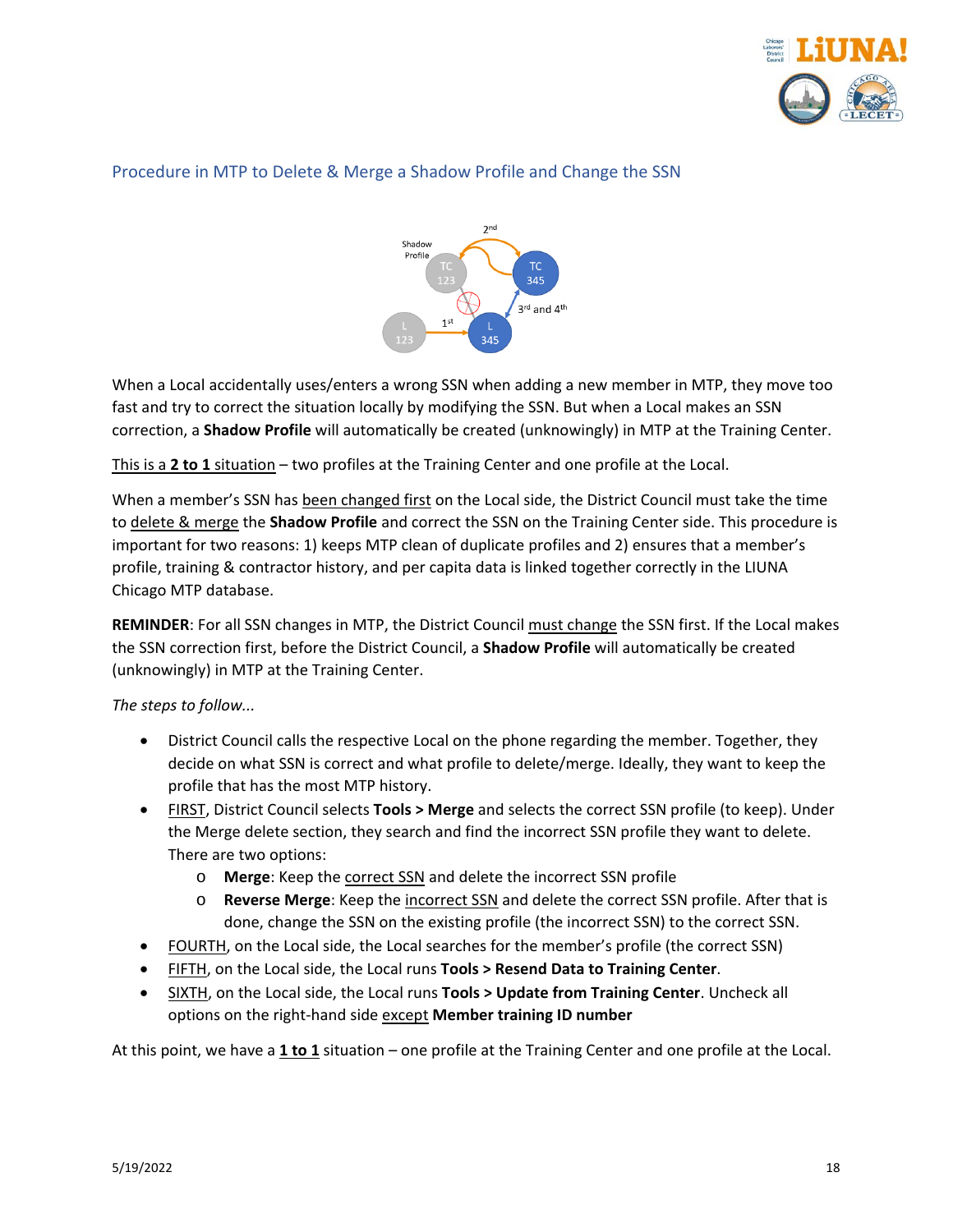

## <span id="page-18-0"></span>Procedure in MTP to Delete & Merge Two Profiles and Track SSN Change in Change History



These are **2 to 2** situations – two profiles at the Training Center and two profile at the Local.

**Option 1)** Accidental Entry – A member will have two profiles (gray and blue) in MTP when a Local accidentally uses an incorrect SSN (gray) when adding a new member. Then to correct the situation, the Local adds another new member to MTP with the correct SSN (blue). This situation typically happens when there is an apprentice that already exists at the Training Center. In this situation you, documenting the incorrect SSN in Change History is not needed.

**Option 2) Discovery of Two Profiles** – You will have one bi-directional profile with the correct SSN (blue) and another bi-directional profile with the incorrect SSN (gray) between the Local and the Training Center. To track the SSN change on the Local side, merge the correct SSN (blue) with the incorrect SSN (gray) and finally do an **SSN Change** to document the incorrect SSN changing to the correct SSN in Change History.

*The steps to follow...*

- District Council calls the respective Local on the phone regarding the member. Together, they decide on what profile to keep, what profile to delete/merge, and the following:
	- o Confirm on the correct SSN for the member.
	- o Confirm on the MTP Training Center ID Number to use moving forward.
	- o Keep the profile that has the most up-to-date demographics and MTP history
- FIRST, on the Local side,
	- o Option 1) The Local will search and find the correct SSN profile (to keep) in MTP.
	- o Option 2) The Local will search and find the incorrect SSN profile in MTP.
- SECOND, on the Local side,
	- o Option 1) Select **Tools > Merge** in MTP. Under the Merge delete section, search and find the incorrect SSN profile (to delete).
	- o Option 2) Select **Tools > Merge** in MTP. Under the Merge delete section, search and find the correct SSN profile. NEXT, the Local performs an **SSN Change** and updates the incorrect SSN to the correct SSN so that the change in documented in Change History.

*Continue to next page*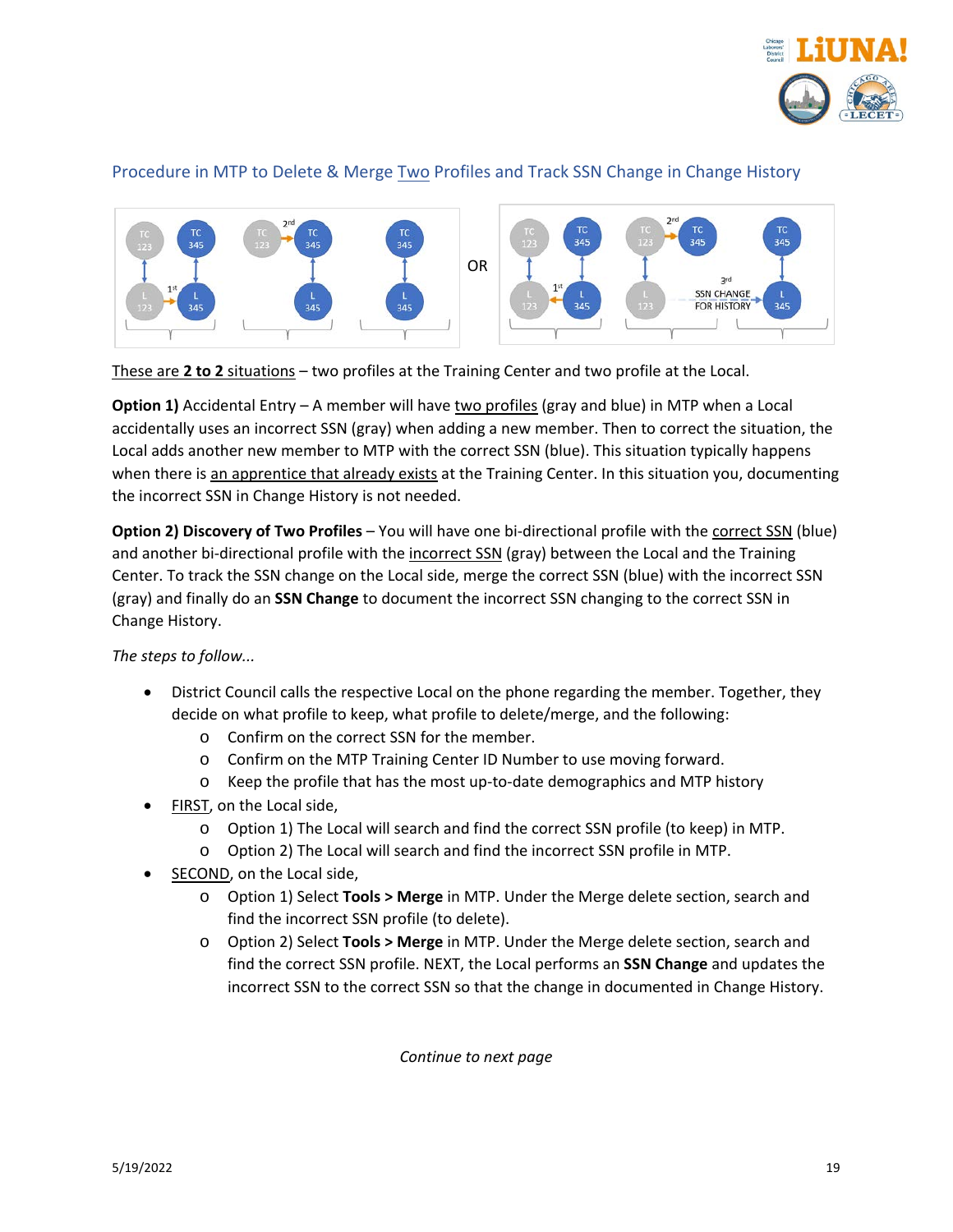

Now we have a **2 to 1** situation – two profiles at the Training Center and one profile at the Local.

- THIRD, District Council selects **Tools > Merge** and selects the correct SSN profile (to keep). Under the Merge delete section, they search and find the incorrect SSN profile they want to delete. There are two options:
	- o **Merge**: Keep the correct SSN and delete the incorrect SSN profile
	- o **Reverse Merge**: Keep the incorrect SSN and delete the correct SSN profile. After that is done, change the SSN on the existing profile (the incorrect SSN) to the correct SSN.
- FOURTH, on the Local side, the Local searches for the member's profile (the correct SSN)
- FIFTH, on the Local side, the Local runs **Tools > Resend Data to Training Center**.
- SIXTH, on the Local side, the Local runs **Tools > Update from Training Center**. Uncheck all options on the right-hand side except **Member training ID number**

At this point, we have a **1 to 1** situation – one profile at the Training Center and one profile at the Local.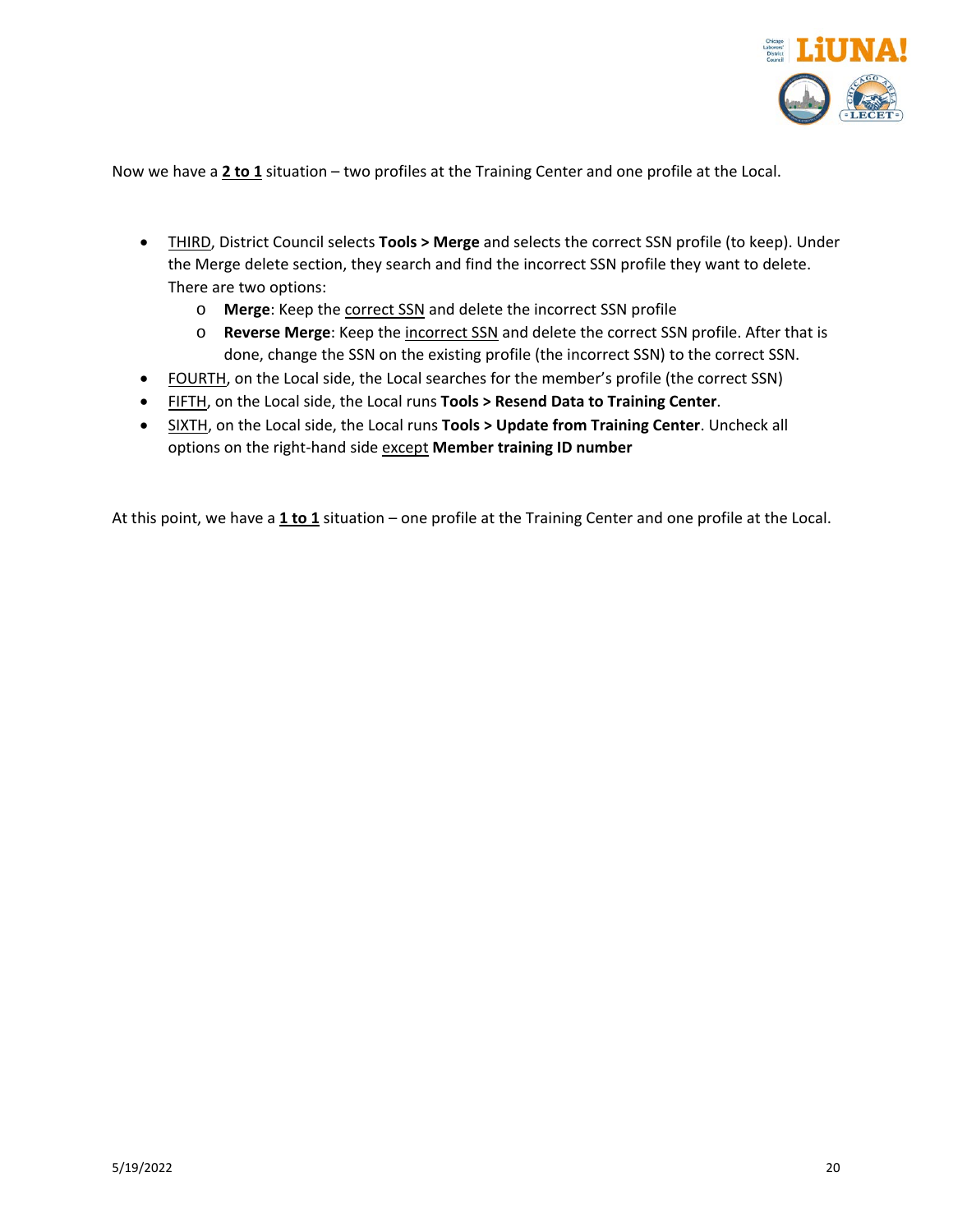

## <span id="page-20-0"></span>What's the Purpose of the New LIUNA Chicago Membership Card?

The following four benefits are the purpose of the new LIUNA Chicago Membership Card. However, this card does not replace the International Membership Card or International Card Number.

- 1. **View your Public Directory using your smartphone** Your new LIUNA Chicago Membership Card contains a square QR code with your new ID Number printed below it. Scan your QR code with your smartphone to view your Public Directory. Business Agents and Field Representatives can also scan the QR code to verify your membership profile, Local Membership Status, and Paid Thru Date.
- 2. **Access your membership profile**  Scroll down to the bottom of your Public Directory (see #1) and click the **Login Page** tab. This will take you to Membership Portal login page [https://mtp.chicagolaborers.org.](https://mtp.chicagolaborers.org/)
	- a. Log in to the Membership Portal using your ID Number or International Card Number, which are listed on your Public Directory (see #1).
	- b. Your **first-time password** is set to the last four digits of your Social Security number. After you log in, with your first-time password, *you will be required to change/reset it*.
	- c. If you forgot your password, click **Forgot Password** on the login page.
- 3. **Review your profile information**  Once you're logged, click the **three gray bars** (in the upper right-hand side on a smartphone) and/or select the **profile tabs** to review your address, phone numbers, Training Center skills and class registrations, and a digital version of your membership card.
	- a. If your membership card **does not include your photo or your photo needs to be updated**, please come into your local office or one of the training centers to have your photo taken and added to your profile.
	- b. Please take the time to make sure your profile information is **accurate and correct**.
- 4. **Edit your profile information** To edit your profile, such as your address or phone number, click the three gray bars and select the **Edit Profile** tab.
	- a. Before you can edit your profile, your identity needs to be verified with a confirmation number.
	- b. Your confirmation number can be received in one of two ways: text message or email.

#### Need more help?

Learn how to log in and update your profile, in English or Spanish, by clicking the links at the bottom of the Membership Portal login page [https://mtp.chicagolaborers.org.](https://mtp.chicagolaborers.org/)

If you are having any issues with the Membership Portal, please contact the Chicagoland Laborers' Training Center at 630-653-0006 or your local office.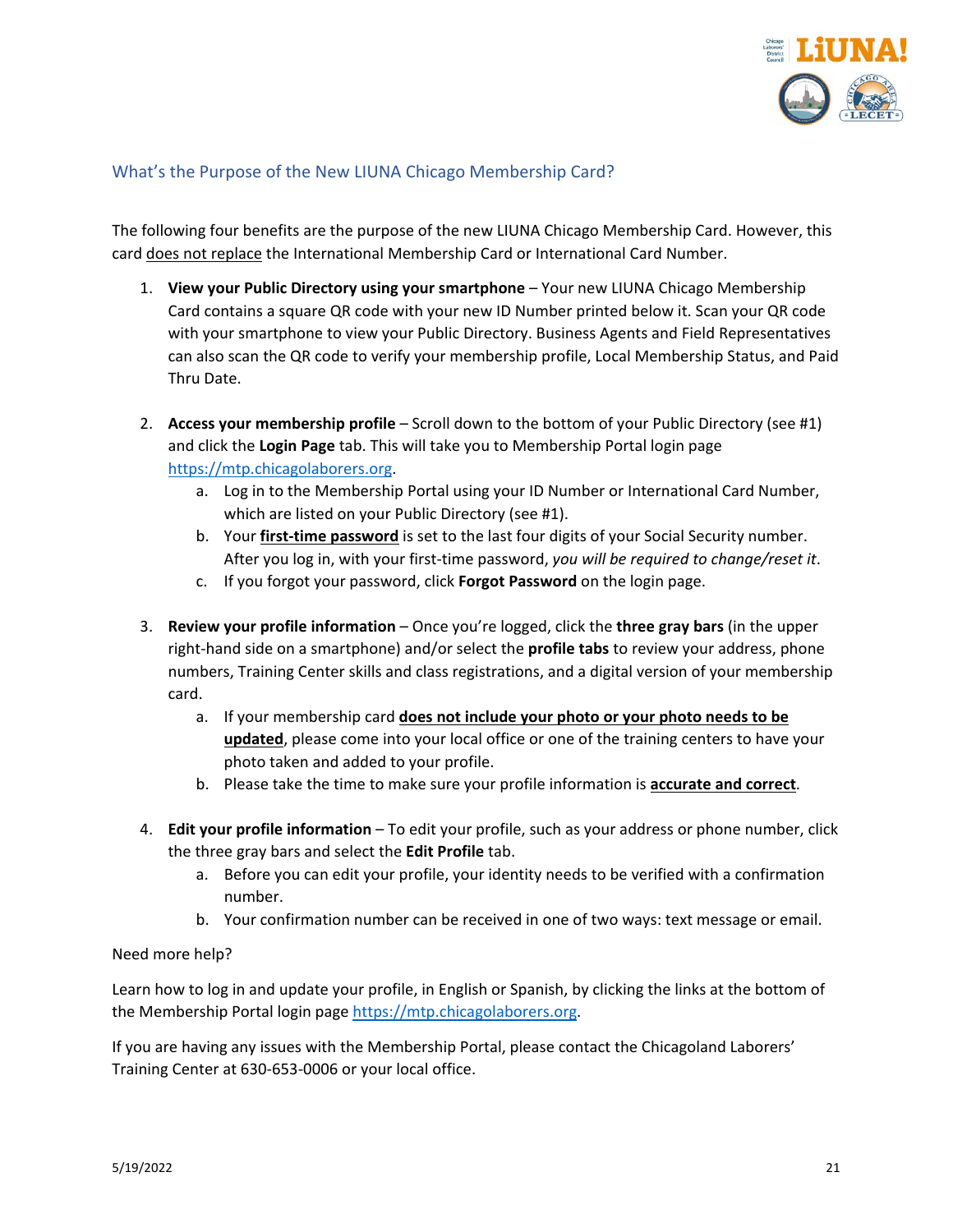

#### <span id="page-21-0"></span>How to Fix Membership Portal Login Issues?

The following are steps to correct and fix when a member is having issues with logging into the Membership Portal. The two issues are:

- 1. Can't log in with International Card Number or ID Number and their password (first-time password or previous password)
- 2. Member successfully used **Forgot Password** but still can't log in with newly updated password

#### **In both cases above, please follow these steps below to fix the Membership Portal issue.**

- 1. Local searches and finds the member in MTP desktop
- 2. Local then executes, Tools > **Update from Training Center** and checks all options to retrieve the member's data from the Training Center
- 3. Local calls the Training Center to reset the member's password back the first-time password which is the last four digits of their Social Security number.
	- a. *If the Training is unavailable to reset the member's password*, follow steps #4 and #5 and then go to #6c – click Forgot Password\*\*.
- 4. Local send the member their membership information in one of the following two ways:
	- a. *If the member doesn't have a valid email address*, add one. Email address is a free field and doesn't require a signature therefore the member will receive a **Profile Email Notification**
	- b. *If the member has a valid email address saved*, send the member an email with their **Public Directory URL** via the QR code icon
- 5. Local contacts the member and directs them to use the Profile Email Notification or the Public Directory URL to find and click the Membership Portal login page [https://mtp.chicagolaborers.org.](https://mtp.chicagolaborers.org/)
- 6. Once the member is on the login page, direct them to
	- a. Log in to the Membership Portal using their ID Number or International Card Number, which are listed on their Profile Email Notification or Public Directory.
	- b. Use their first-time password is set to the last four digits of your Social Security number. After they log in, with their first-time password, *they will be required to change/reset it*.
	- c. If they forgot their password, have them click **Forgot Password\*\*** on the login page.

\*\* If the member is able to change his/her password via "Forgot Password", we know the profile information in MTP is correct.

\*\*\*If there are still login issues after following the step above, the only login conflict left would be:

- Data being entered incorrectly
- Web browser "caching" issues where data or passwords are automatically and accidentally being used to log into the Membership Portal.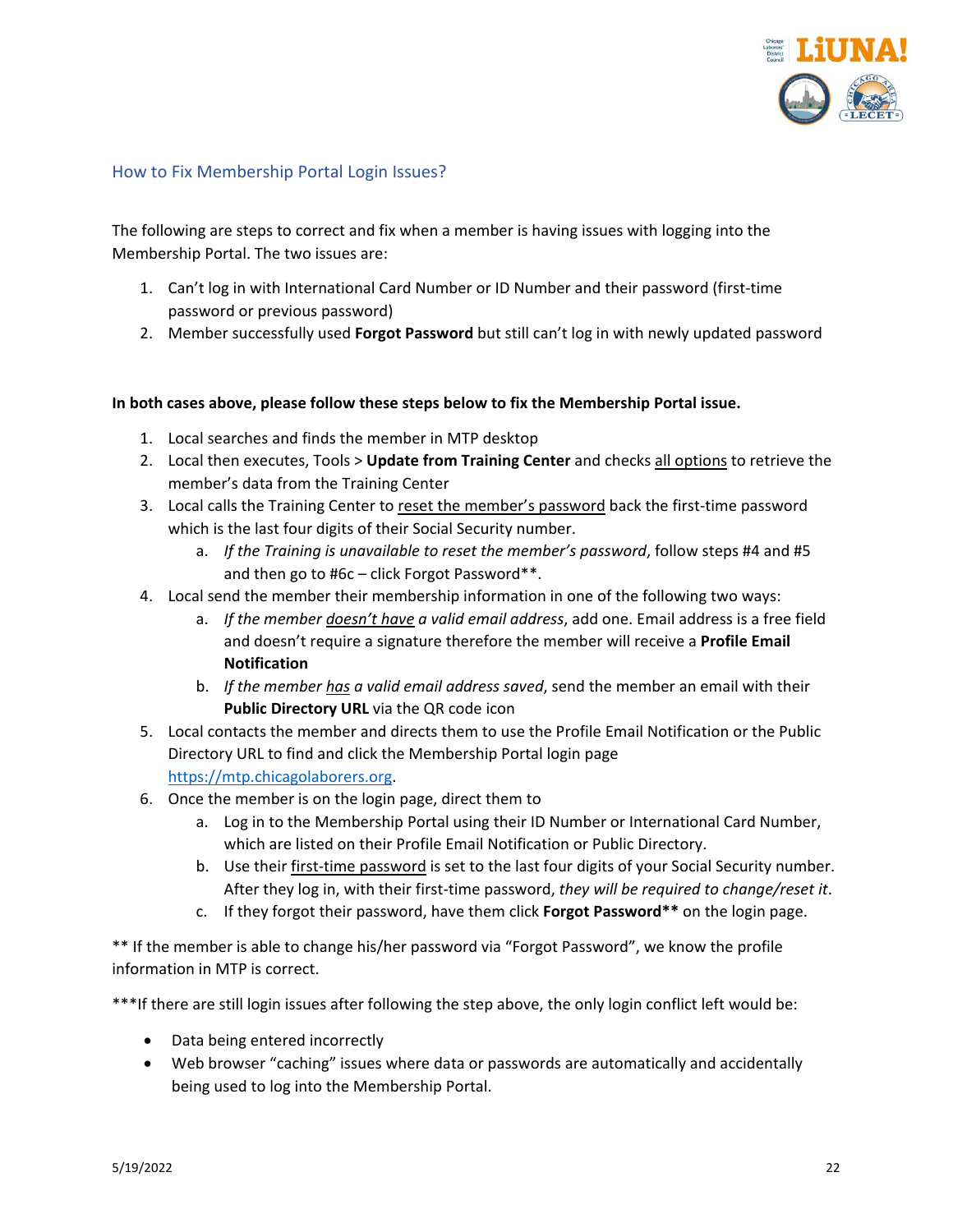

## <span id="page-22-0"></span>For Members – Tips & Tricks When Using their Membership Card and Membership Portal

The following tips & tricks are **for members** when using the new digital capabilities of the LIUNA Chicago Membership Card and Membership Portal.

#### **How can you view your Public Directory, on your mobile device, if you have your membership card?**

A: Scan the QR code on your membership card with your mobile smartphone's camera or QR code reader app.

#### **How to save your Public Directory URL for easy retrieval**

- After you are viewing your Public Directory, save the Public Directory URL as a bookmark or an icon on the home page on your mobile device or desktop computer.
- Use a mobile QR code reader app that tracks QR codes you have recently scanned.
- Save a photo or screenshot of your membership card's QR code so you can send it via text message or email.

#### **How can you update your profile information, such as your address, on the Membership Portal?**

- 1. View your Public Directory by scanning your membership card's QR code.
- 2. Save your Public Directory URL for easy retrieval (see the tips above).
- 3. Once you can view your Public Directory on your mobile device, click the three gray bars in the upper right-hand corner and select Menu > **Login Page**.
- 4. If needed, learn how to log in and update your profile, in English or Spanish, by clicking the links at the bottom of the Membership Portal login page [https://mtp.chicagolaborers.org.](https://mtp.chicagolaborers.org/)
- 5. Log in to the Membership Portal using your ID Number or International Card Number, which are listed on your Public Directory.
- 6. Your first-time password is the last four digits of your Social Security number. Once you log in, with your first-time password, *you will be required to change it*.
- 7. If you forgot your password, click **Forgot Password** on the login page.





| <b>Skills</b>            |  |
|--------------------------|--|
| <b>Completed Classes</b> |  |
| <b>Upcoming Classes</b>  |  |
| <b>Membership Card</b>   |  |
| Login Page               |  |
|                          |  |

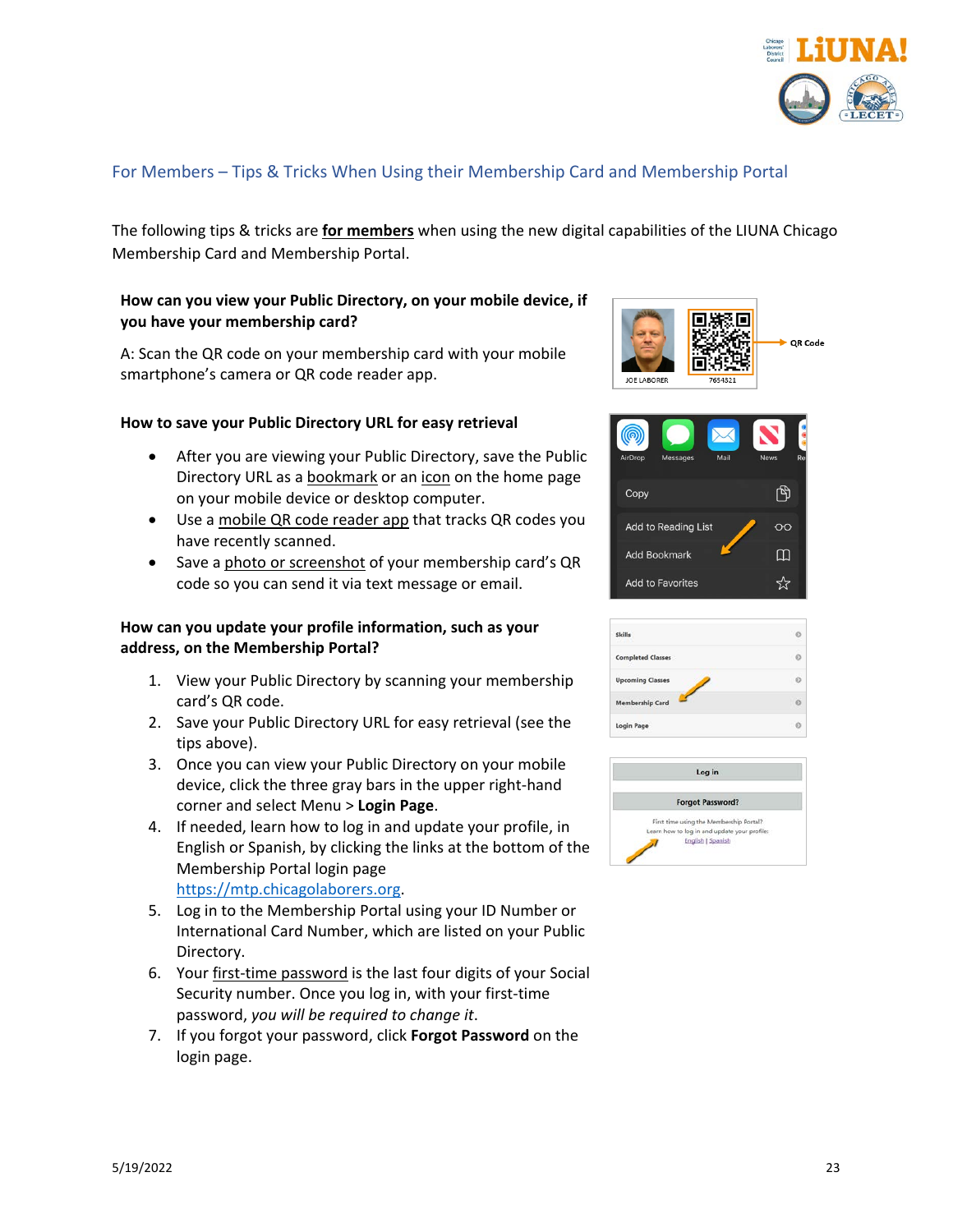

## <span id="page-23-0"></span>For Locals – Tips & Tricks When Using the Member Card and Membership Portal

The following tips & tricks are for **Locals and field representatives** when using the new digital capabilities of the LIUNA Chicago Membership Card and Membership Portal.

#### **How can you view a member's Public Directory, on your mobile device, if they have their membership card?**

A: Scan the QR code on their membership card with your mobile smartphone's camera or QR code reader app.

#### **If the member doesn't have their membership card with them, how can you view their Public Directory on your mobile device?**

A: Ask your Local's office to copy the member's Public Directory link (known as a web address or URL) and send it to you via text message or email. The URL can be found by clicking the Public Directory icon in MTP desktop program.

#### **How can you track or manage multiple Public Directory links for easy retrieval?**

- Save the member's Public Directory link as a bookmark on your mobile device or desktop computer.
- Use a mobile QR code reader app that tracks QR codes you have recently scanned.
- Ask the member to send you a photo or screenshot of their membership card via text message or email.

#### **How can you help a member update their profile information, such as their address, on the Membership Portal?**

- 1. Receive the member's Public Directory link from your Local's office – sent to you via text message or email.
- 2. View the member's Public Directory on your mobile device and click Menu > **Membership Card**.
- 3. Have the member scan their card QR code or share their Public Directory link with them via text message or email.
- 4. Show the member how to save their Public Directory link as a bookmark on their mobile device for future access.
- 5. Once the member can view their Public Directory on their mobile device, have them click Menu > **Login Page**.
- 6. Walk them through the "how to" guide on the Login Page.
- 7. Once they're logged in, show them how to use two-factor authentication to securely update their profile online.







| <b>Skills</b>            |  |
|--------------------------|--|
| <b>Completed Classes</b> |  |
| <b>Upcoming Classes</b>  |  |
| Membership Card          |  |
| Login Page               |  |
|                          |  |

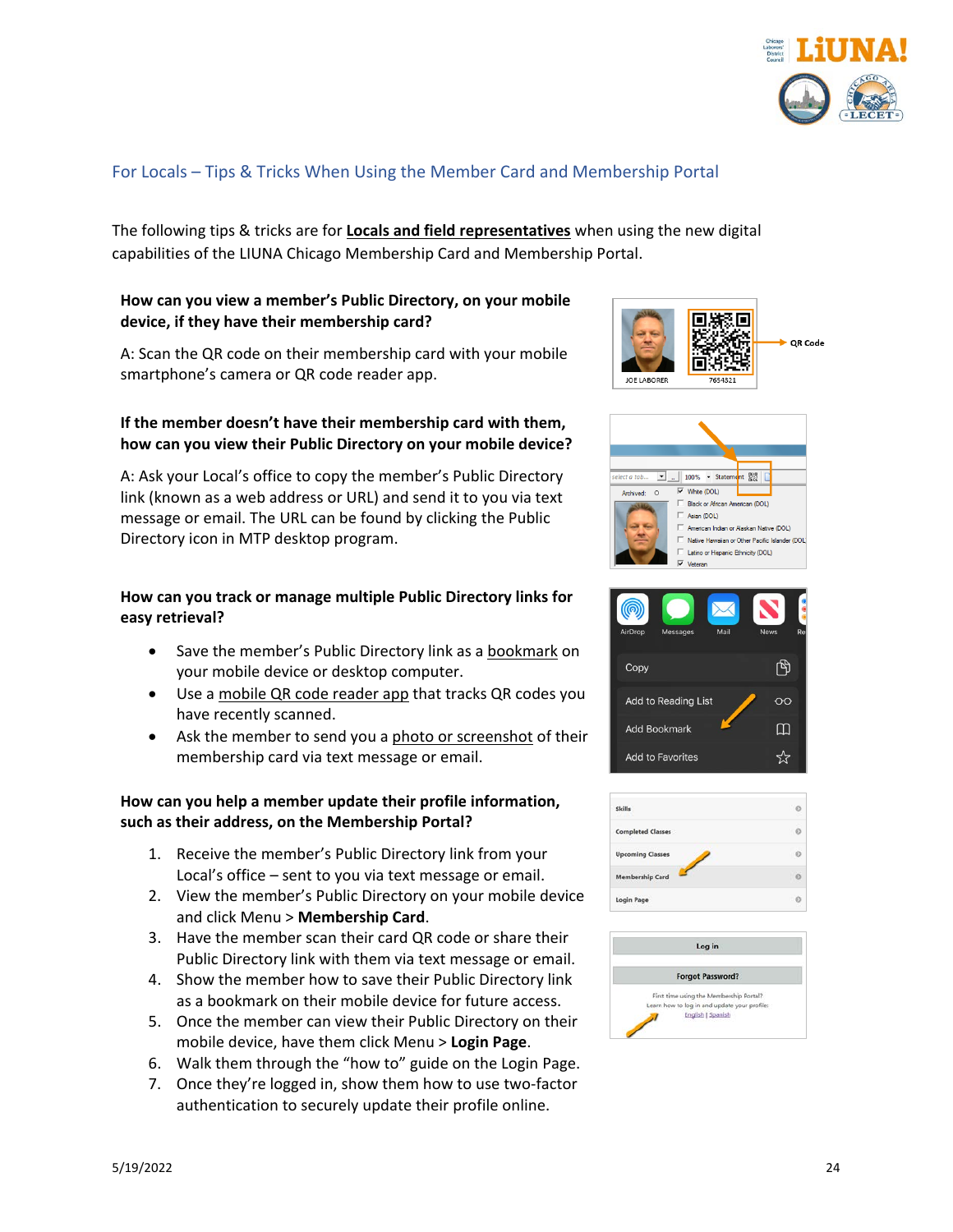

## <span id="page-24-0"></span>Guidelines for Taking Membership Headshots at the Local or On-site

Membership headshots play a very important role in the success of the LIUNA Chicago Membership Card and the ability to scan a member's Public Directory QR code\*\*.

Membership headshots in LIUNA Chicago MTP database are bi-directional between the Training Center and the respective Local. Hence, if a Local updates a member's headshot in MTP on-site, the Training Center's MTP and the member's Public Directory will be updated automatically. Going the other way, if the Training Center updates the same member's headshot in MTP on a later date, the respective Local's MTP will receive the update as well as the member's Public Directory.

On the first Monday of every month, the Training Center/District Council will print and distribute (twoweeks later) membership cards to Locals for members who had headshots added or updated in MTP.



Please use the following guidelines for taking an on-site photo and cropping it to be uploaded into MTP. These guidelines will ensure that the Membership Card (physical or digital) is a valuable communication tool for Business Agents, Training Center instructors, Contractors, etc.

#### **Headshot basics:**

- 1. Take indoors, if possible, and away from direct sunlight.
- 2. Photograph the member in front of a solid color backdrop like a wall, or plain white or off-white poster board, to make the face stand out.
- 3. Ask the member to remove their eyeglasses so there is no reflective glare.
- 4. Ask the member to take off their hat.
- 5. Capture the member looking directly at the camera with their head centered and not tilted with a neutral expression or natural smile. Eye contact is important for a great headshot.
- 6. Frame the headshot from the chest up.
- 7. Ensure good lighting on the member's face. Beware of weird shadowing.
- 8. Use a digital camera or mobile smartphone with a clean and smudge-free camera lens.
- 9. Use a clear image of the member's face. Do not use filters commonly used on social media.

*\*\* To scan a QR code, you need a smartphone with a camera and, in some cases, a mobile QR code reader app. FYI – iPhones running iOS 11 (or later) and Androids running Android 9 (or later) can scan a QR code when the camera is turned ON.*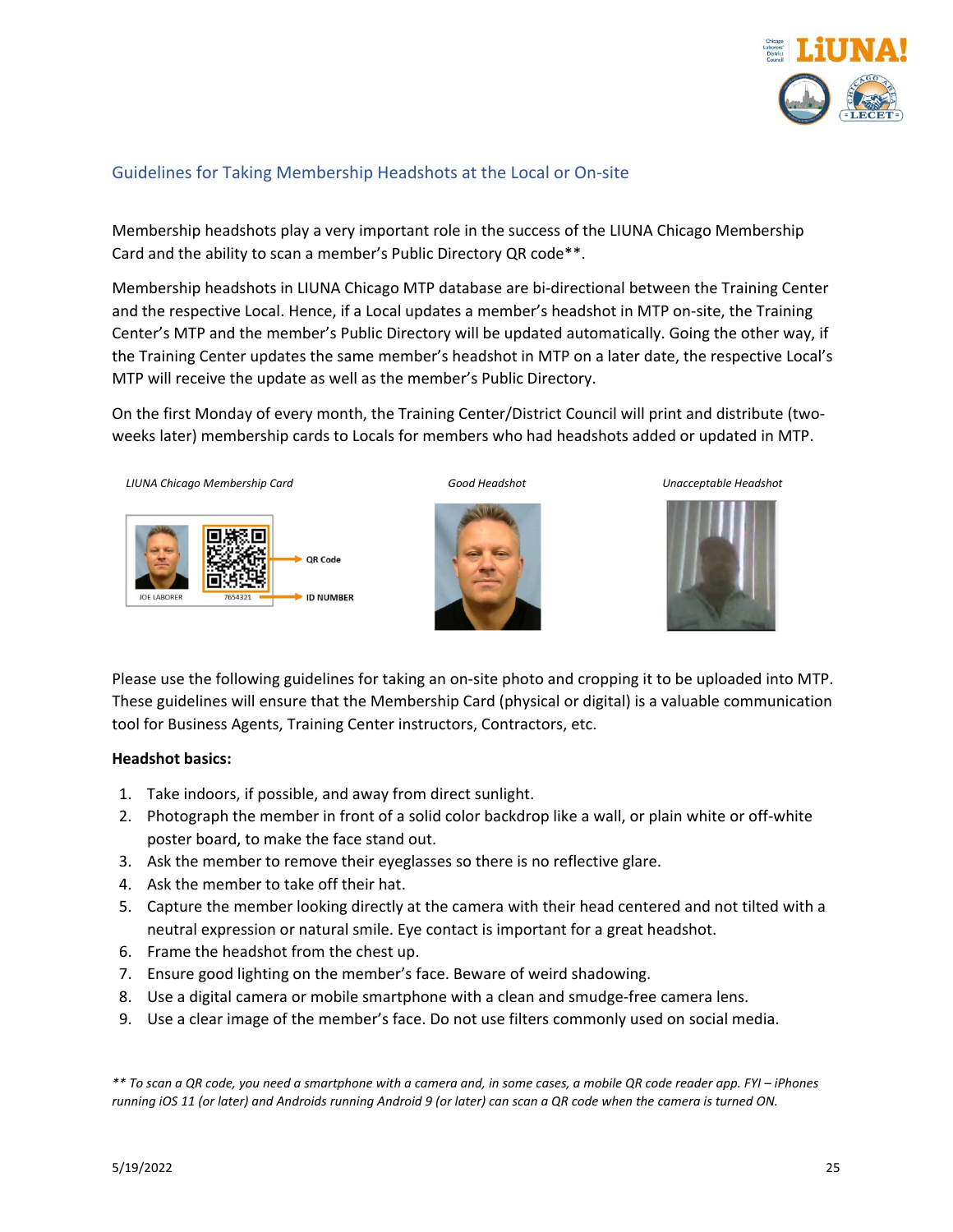

## <span id="page-25-0"></span>Tips & Tricks for Cropping a Headshot Before Uploading to MTP

The following tips & tricks steps are for Locals when they're cropping a member's photo into a headshot before it's uploaded into MTP.

- 1. Save the headshot photo (JPG/JPEG image file) to the computer's desktop.
- 2. Right-click on the photo and open the image file with a Windows built-in application to edit images, such as Photos.

3. Once the image file is opened and the photo is ready to be edited, use the photo editing tools such as **crop and rotate** to frame the headshot in a portrait layout.

**TIP**: On Windows 10, use a portrait aspect ratio of **10:8**

- 4. After you have cropped the photo into a portrait layout headshot, save the image file back to the computer's desktop.
- 5. Open MTP, find the member, and upload their new headshot
- 6. After the image file is uploaded to MTP, use the **Crop and center** sizing option to adjust the headshot.







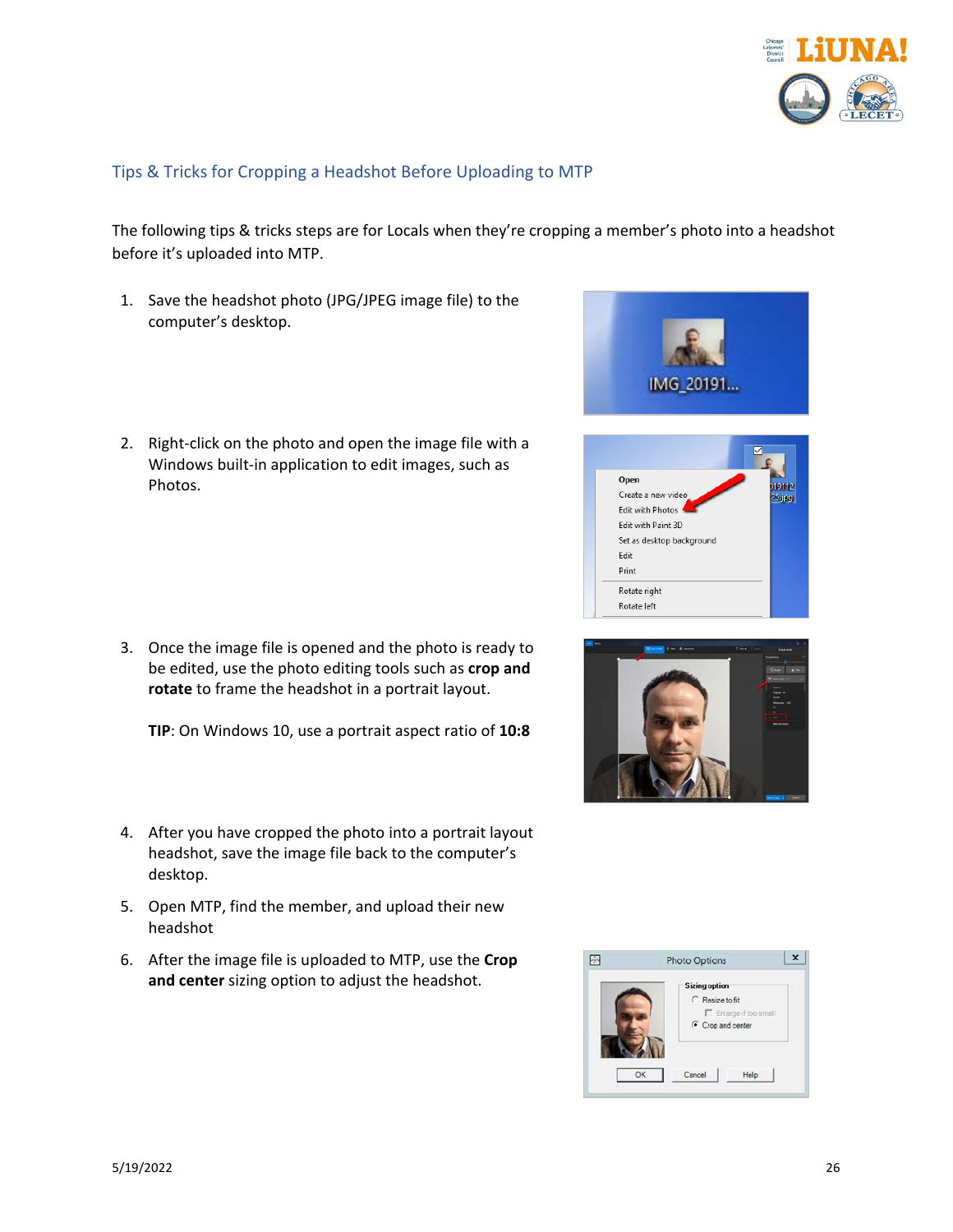

#### <span id="page-26-0"></span>How to Run the Local Member Assignment at Training Center Report

Follow the instructions below to learn how to run the Local Member Assignment at Training Center Report in MTP and verify if all your ACTIVE status members are correctly assigned to your Local at the Training Center.

The three reasons why each Local needs to run this report monthly on your ACTIVE status Local members are to: 1) Verify bi-directional synchronization on your members, 2) Ensure that your members are receiving MCL Benefits, and 3) Verify that your Local is receiving 100% of your locally-assigned work dues from District Council.

#### **Run the report and email the results to District Council**

This report will verify if all of your ACTIVE status members are correctly assigned to your Local at the Training Center – i.e. one-to-one with local assignment.

**REMINDER:** One-to-one with local assignment in MTP for LIUNA Chicago determines:

- MTP bi-directional synchronization
- MCL benefits for your members
- Working dues distribution to the correct Local

#### **How to run the report:**

- 1) Go to the MTP pop-down menu and select **Reports > Membership Reports > Local Member Assignment at Training Center Report** or in the **Search menus** box, in the upper right-hand corner of MTP, type "local assignment" and select **Local Member Assignment at Training Center Report** (Image 1).
- 2) Under the **Report** section, check **Unassigned Members** (Image 2).
- 3) Under the **Membership Type to include:** section, select **Check All** (Image 2).
- 4) Under the **Statuses to include:** section, only check: **ACTIVE** (Image 2).
- 5) Select **Mask first 5 digits of SSN** (Image 2).
- 6) Click **OK** (Image 2).
- 7) Save the PDF report to your computer.
- 8) If the window, **No information is available for this report** pops up (Image 3), take and save a screenshot of the popup window to your computer.
- 9) Email either the PDF report (or the screenshot) to Kate Hughes khughes@liunachicago.org at District Council and David Szostak david.szostak@diamond-strategies.com.



| & Local Member Assignment at Training Center Report<br>×                                                                   |                                 |  |
|----------------------------------------------------------------------------------------------------------------------------|---------------------------------|--|
| <b>Report</b><br>C Assigned Members                                                                                        | C Unassigned Members            |  |
| <b>Membership Types to include:</b>                                                                                        |                                 |  |
| <b>7</b> 50 YR MEMBER<br><b>J 50 YR RETIREE</b><br><b>APPRENTICE</b><br><b>DI CONSTRILABORER</b><br><b>O CONSTR WORKER</b> |                                 |  |
|                                                                                                                            | Check All<br>Uncheck All        |  |
| Statuses to include:<br><b>ACTIVE</b><br>DECEASED<br><b>FAIR SHARE</b><br><b>INACTIVE</b><br>MILITARY                      |                                 |  |
|                                                                                                                            | Check All<br><b>Uncheck All</b> |  |
| $\boxed{\triangledown}$ Mask first $\boxed{5}$ digits of SSN                                                               |                                 |  |
| <b>Report Mode</b><br>C Preview C Print C Contact C Preview with example                                                   |                                 |  |
| OK<br>Cancel<br>Help                                                                                                       |                                 |  |
| Image 2                                                                                                                    |                                 |  |

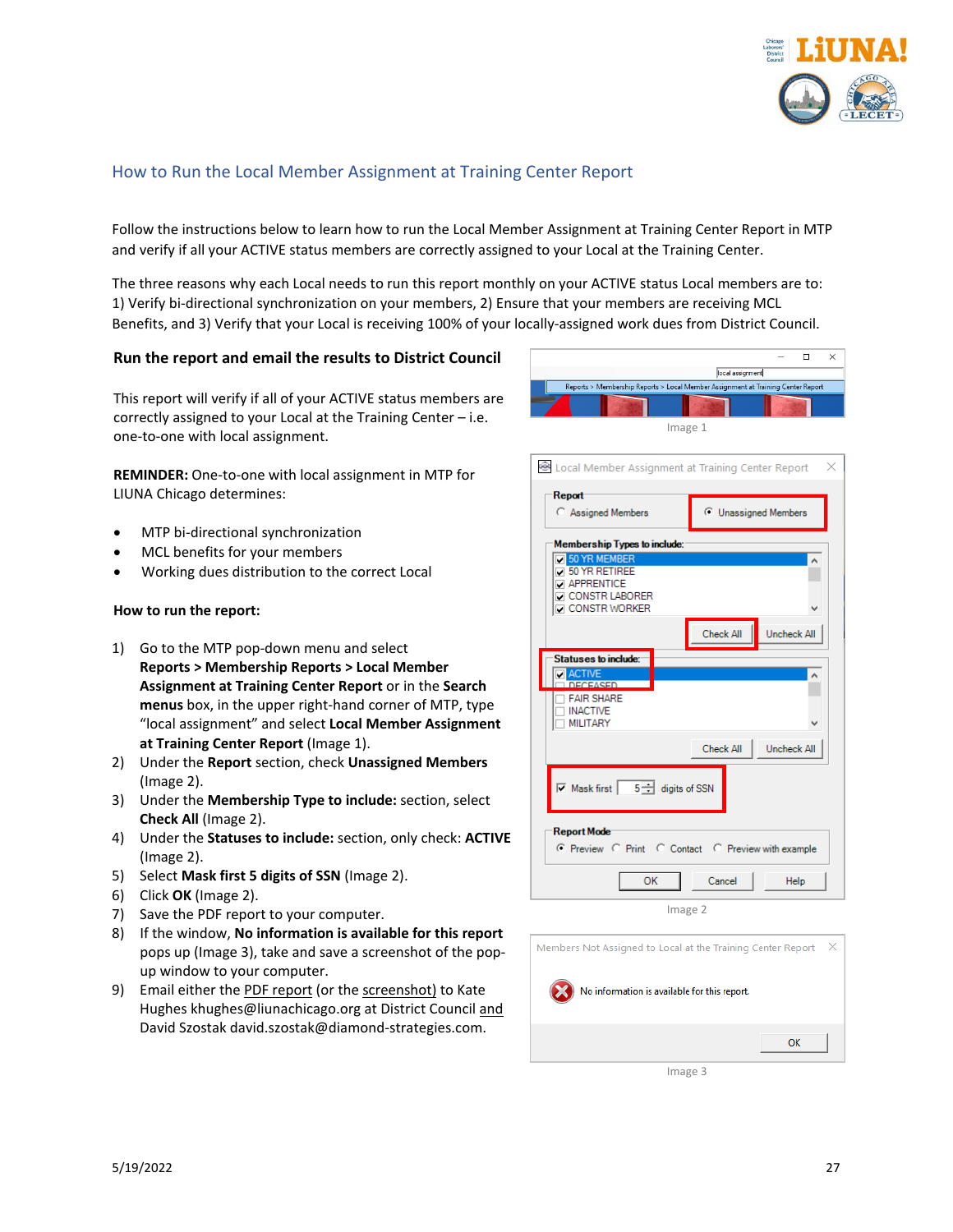

## <span id="page-27-0"></span>Guidelines and Best Practices for Going Digital/Paperless – Sync Documents

MTP, inside the Documents tab, has the capability to manage and share documents internally with Local staff and synchronize specific documents externally with the Training Center (TC). This capability is called "Sync Documents" and it allows for Locals and the TC to be more productive, save time, and go digital/paperless.

#### **Mapping/Associating Training Center Document Types with Local Document Types**

The 19 Sync Document Types below are also created by the TC and have been associated locally in your MTP Documents tab. Use them when you need to synchronize specific documents with the District Council and TC. When you create and select a type in the Documents tab that is not associated with a TC type ("NONE"), the uploaded document will only be shared internally with your Local staff. Hence, use the correct type when you need share locally or "sync" a document with the District Council and TC.

| <b>Description</b>                                | <b>Training Center Document Type</b>                    |
|---------------------------------------------------|---------------------------------------------------------|
| APPRENTICESHIP EXEMPTION (SYNC)                   | APPRENTICSHIP EXEMPTION (SYNC)                          |
| BIRTH DATE CHANGE (SYNC)                          | BIRTH DATE CHANGE (SYNC)                                |
| <b>CONTRACTOR DOCUMENTATION (SYNC)</b>            | CONTRACTOR DOCUMENTATION (SYNC) - Added on Sep 27, 2021 |
| DRIVER LICENSE (SYNC)                             | <b>DRIVER LICENSE (SYNC)</b>                            |
| DUES CHECKOFF AND MEMBERSHIP AUTHORIZATION (SYNC) | DUES CHECKOFF AND MEMBERSHIP AUTHORIZATION (SYNC)       |
| LOCAL CHANGE (SYNC)                               | LOCAL CHANGE (SYNC)                                     |
| MCL DOCUMENTATION (SYNC)                          | MCL DOCUMENTATION (SYNC) - Added on Sep 27, 2021        |
| MILITARY DOCUMENTATION (SYNC)                     | MILITARY DOCUMENTATION (SYNC)                           |
| <b>NAME CHANGE (SYNC)</b>                         | <b>NAME CHANGE (SYNC)</b>                               |
| NON-LIUNA ASBESTOS SUPERVISOR CERTIFICATE (SYNC)  | NON-LIUNA ASBESTOS SUPERVISOR CERTIFICATE (SYNC)        |
| NON-LIUNA ASBESTOS WORKER CERTIFICATE (SYNC)      | NON-LIUNA ASBESTOS WORKER CERTIFICATE (SYNC)            |
| NON-LIUNA HAZARDOUS WASTE CERTIFICATE (SYNC)      | NON-LIUNA HAZARDOUS WASTE CERTIFICATE (SYNC)            |
| NON-LIUNA LEAD SUPERVISOR CERTIFICATE (SYNC)      | NON-LIUNA LEAD SUPERVISOR CERTIFICATE (SYNC)            |
| NON-LIUNA LEAD WORKER CERTIFICATE (SYNC)          | NON-LIUNA LEAD WORKER CERTIFICATE (SYNC)                |
| PERMIT WORKER DOCUMENTATION (SYNC)                | PERMIT WORKER DOCUMENTATION (SYNC)                      |
| RETIRED DOCUMENTATION (SYNC)                      | RETIRED DOCUMENTATION (SYNC)                            |
| SS CARD (SYNC)                                    | SS CARD (SYNC)                                          |
| SSN CHANGE (SYNC)                                 | <b>SSN CHANGE (SYNC)</b>                                |
| TRANSFER DOCUMENTATION (SYNC)                     | TRANSFER DOCUMENTATION (SYNC) - Add on Jul 23, 2021     |
| <b>WAGE NOTICE (SYNC)</b>                         | <b>WAGE NOTICE (SYNC)</b>                               |

*Note: The SYNC types above have already been created and associated to the TC document types in your MTP Documents tab.*

#### **Best Practice – Standards on How to Name Your Files**

As a best practice, when a file is created regarding membership, please use the following file name format for all your shared and synchronized documents/paperwork:

[TCIDNumber]<space>[FirstInitialLastName]<space>[dashsymbol]<space>[Description]

Example file format  $\rightarrow$  7654321 John J Smith – Non-LIUNA Asbestos Worker certificate

#### **Best Practice – Where to Save Your Files for Sharing and Synchronization**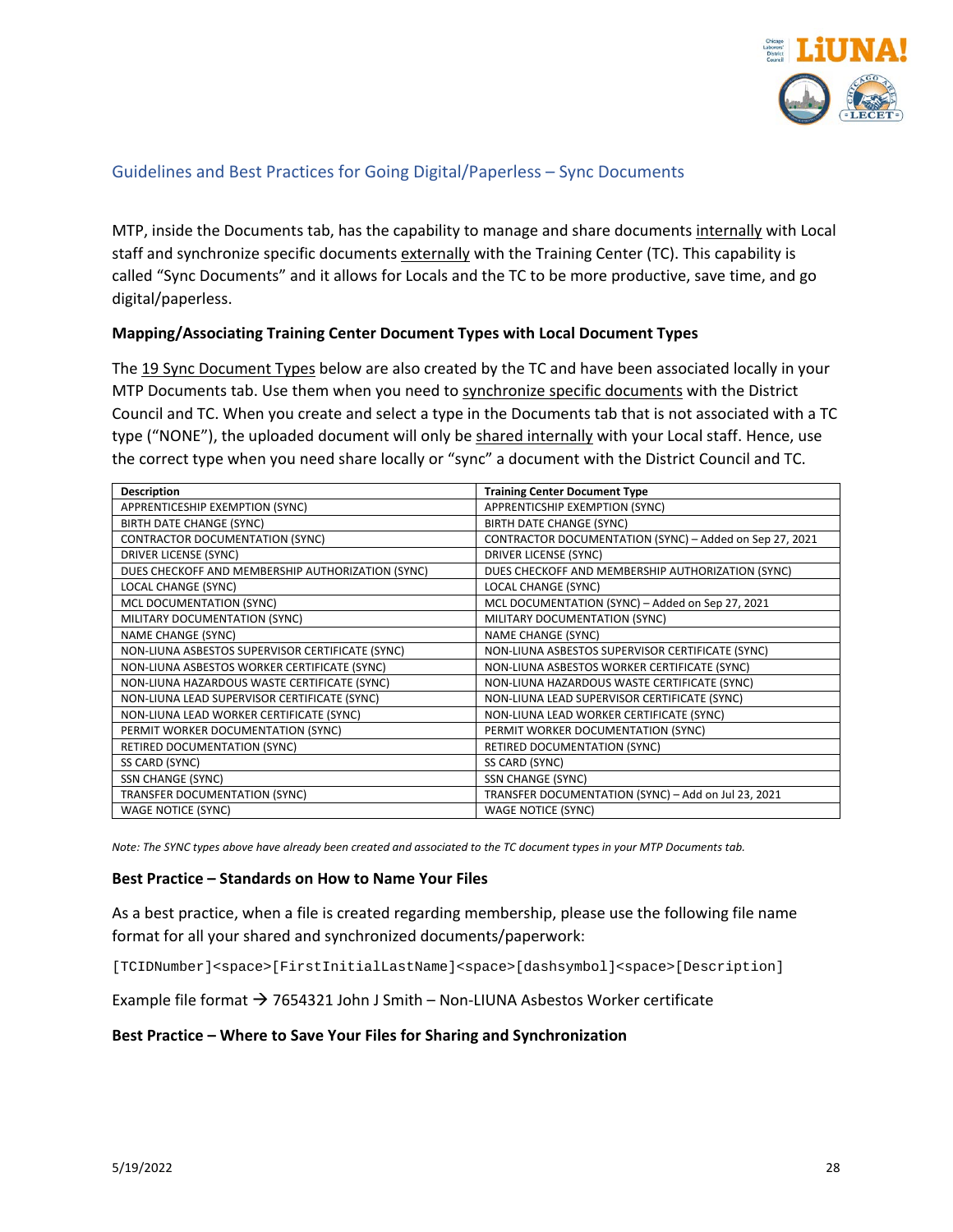

First, save the file to your Desktop. Then, **Insert** it under the MTP Documents tab. MTP will automatically copy the file to your **Default Folder** – folder location is found in **System Settings > General** with "Copy" flag turned ON. After inserting the file under the Documents tab, you can delete it from your Desktop.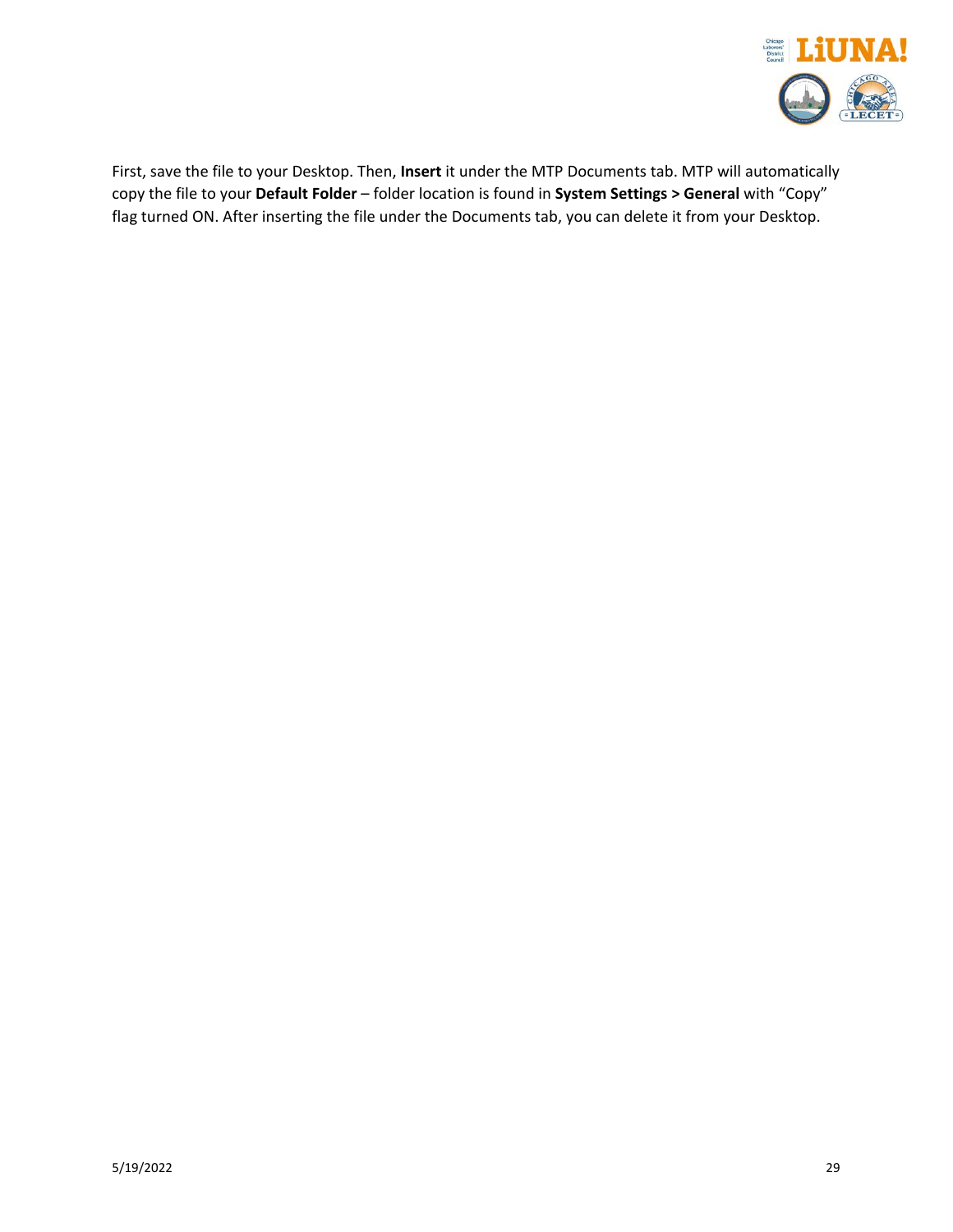

# <span id="page-29-0"></span>When to Use What Sync Document Type and what Documents to Insert – Sync Documents

| <b>SYNC Type Description</b>                                | When to use this Sync Document Type                                                                                                                                                                     | Required Document(s) to Insert (PDF)                                                                                                                                                                                                                      |
|-------------------------------------------------------------|---------------------------------------------------------------------------------------------------------------------------------------------------------------------------------------------------------|-----------------------------------------------------------------------------------------------------------------------------------------------------------------------------------------------------------------------------------------------------------|
| APPRENTICESHIP EXEMPTION (SYNC)                             | • Apprenticeship Exemption Request Approved by<br>the Apprenticeship Exemption Review Team                                                                                                              | • Apprenticeship Exemption Review Team Email<br>Notification                                                                                                                                                                                              |
| BIRTH DATE CHANGE (SYNC)                                    | • Member updates their birth date                                                                                                                                                                       | • No required documentation from District Council<br>• Birth Date Corrections from LIUNA International                                                                                                                                                    |
| CONTRACTOR DOCUMENTATION (SYNC)                             | • Documents received by a contractor that should<br>be shared with other offices                                                                                                                        | • Termination of Employment Letter for Apprentice                                                                                                                                                                                                         |
| DRIVER LICENSE (SYNC)                                       | • New member - Apprenticeship Exemption,<br>Permit Worker or Transfer In                                                                                                                                | • Driver License (JPG or PDF)                                                                                                                                                                                                                             |
| DUES CHECKOFF AND MEMBERSHIP<br><b>AUTHORIZATION (SYNC)</b> | • New member - Apprenticeship Exemption,<br>Permit Worker or Transfer In<br>• Reinstating (out more than a year)<br>• Local Change                                                                      | • Dues Checkoff and Membership Authorization Form                                                                                                                                                                                                         |
| LOCAL CHANGE (SYNC)                                         | • Members that are out more than a year and have<br>membership already in our District Council<br>• LIUNA Officers' Site documentation for the<br>TRAVELER, JOURNERWORKER, APPRENTICE,<br>PERMIT WORKER | • Dues Checkoff and Membership Authorization Form<br>• LIUNA International Membership Status<br>• CAS Contractor Hours                                                                                                                                    |
| MCL DOCUMENTATION (SYNC)                                    | • Member "in good standing" passes away and an<br>MCL Death Benefits form is required                                                                                                                   | • Members Obituary<br>• MCL Death Benefits Form                                                                                                                                                                                                           |
| MILITARY DOCUMENTATION (SYNC)                               | • Documents regarding military service                                                                                                                                                                  | • Military Orders - Leave, Return and/or Discharge<br>• Email to LIUNA for Military Stipend<br>• Follow-up email from LIUNA granting the Stipend                                                                                                          |
| NAME CHANGE (SYNC)                                          | • Member changes their name                                                                                                                                                                             | • Dues Checkoff and Membership Authorization Form<br>• Change Name, Phone and Address Report<br>• Name Changes Form from LIUNA International                                                                                                              |
| NON-LIUNA ASBESTOS SUPERVISOR<br>CERTIFICATE (SYNC)         | • Certification not provided by the District Council's<br><b>Training Center</b>                                                                                                                        | • Initial Training Certificate and/or current Certificate                                                                                                                                                                                                 |
| NON-LIUNA ASBESTOS WORKER<br>CERTIFICATE (SYNC)             | <b>Training Center</b>                                                                                                                                                                                  | • Certification not provided by the District Council's • Initial Training Certificate and/or current Certificate                                                                                                                                          |
| NON-LIUNA HAZARDOUS WASTE<br>CERTIFICATE (SYNC)             | <b>Training Center</b>                                                                                                                                                                                  | • Certification not provided by the District Council's • Initial Training Certificate and/or current Certificate                                                                                                                                          |
| NON-LIUNA LEAD SUPERVISOR<br>CERTIFICATE (SYNC)             | <b>Training Center</b>                                                                                                                                                                                  | • Certification not provided by the District Council's • Initial Training Certificate and/or current Certificate                                                                                                                                          |
| NON-LIUNA LEAD WORKER CERTIFICATE<br>(SYNC)                 | <b>Training Center</b>                                                                                                                                                                                  | • Certification not provided by the District Council's • Initial Training Certificate and Current Certificate                                                                                                                                             |
| OFFICERS' SITE DOCUMENTATION<br>(SYNC)                      | • LIUNA Officers' Site documentation for a<br>TRAVELER, JOURNERWORKER, APPRENTICE,<br>PERMIT WORKER                                                                                                     | • LIUNA International Membership Status<br>• LIUNA International Local Assignment<br>• LIUNA International Card Number                                                                                                                                    |
| PERMIT WORKER DOCUMENTATION<br>(SYNC)                       | • Permit Worker Review Team - Assigns Member<br>to Local                                                                                                                                                | • Permit Worker Review Team - Assigns Member to<br>Local Email Notification                                                                                                                                                                               |
| RETIRED DOCMENTATION (SYNC)<br>SS CARD (SYNC)               | • Approved retirement information from Pension<br>• New Member - Apprenticeship Exemption,                                                                                                              | • Approved Pension Notification Letter<br>• SS Card (JPG or PDF)                                                                                                                                                                                          |
| SSN CHANGE (SYNC)                                           | Permit Worker or Transfer In<br>• Member changes their SSN                                                                                                                                              | • Dues Checkoff and Membership Authorization Form<br>• Declaration and Agreement of Indemnification Form<br>from District Council<br>• New SSN Card and Earnings Summary Sheet or L191<br>Statement<br>• SSN Forward/Corrections from LIUNA International |
| TRANSFER DOCUMENTATION (SYNC)                               | • Member from a Local outside the District Council<br>• LIUNA Officers' Site documentation for a<br>TRAVELER, JOURNERWORKER, APPRENTICE,<br>PERMIT WORKER<br>• Member leaves the District Council       | • LIUNA International Membership Status<br>• Transfer Papers (Incoming)<br>• Contractor Hours worked outside of District Council<br>(Incoming only)                                                                                                       |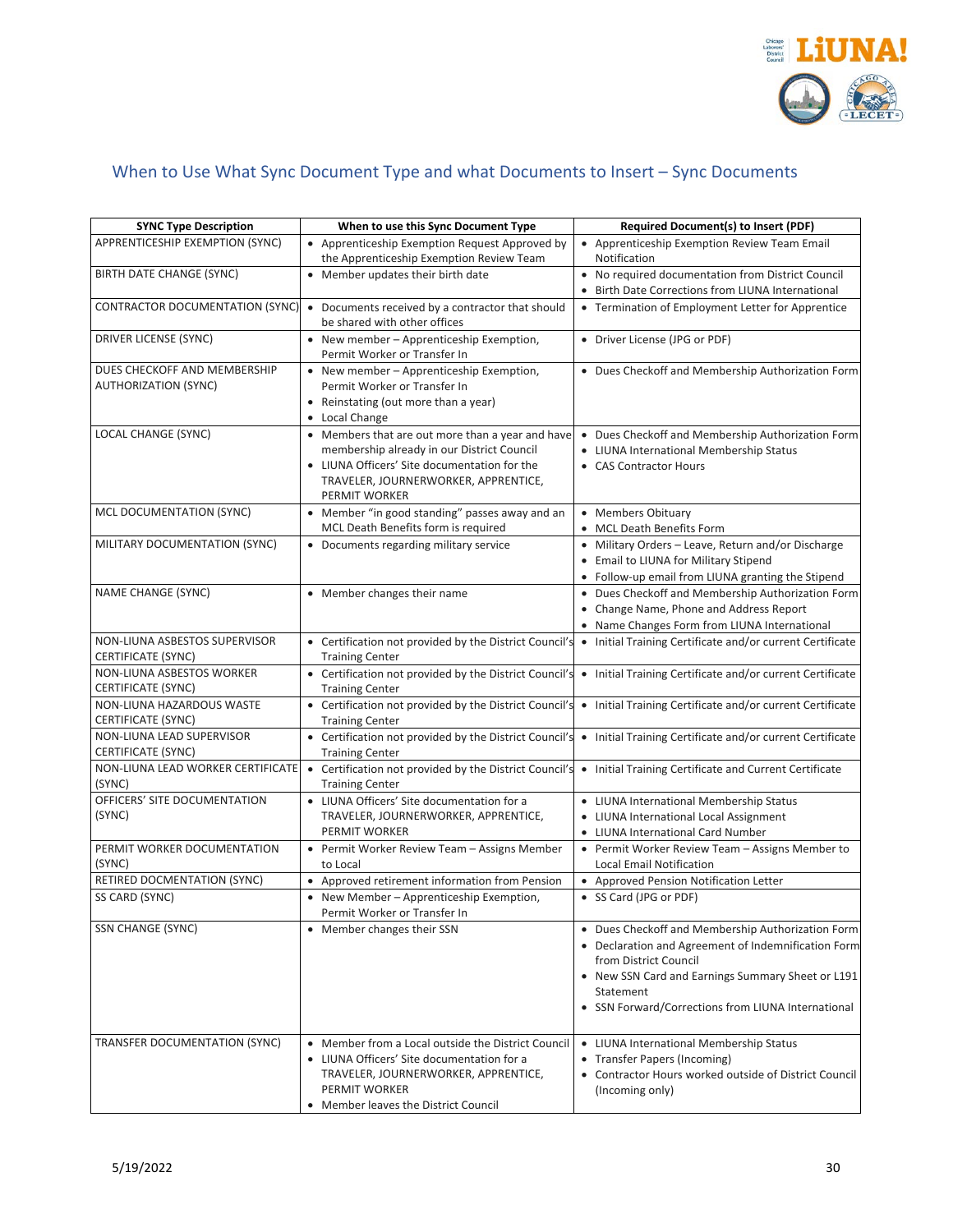

|                    | Unused (30 days) Transfer Request | • Transfer Papers (Issued) or Transfer Papers<br>(Unused) |
|--------------------|-----------------------------------|-----------------------------------------------------------|
| WAGE NOTICE (SYNC) | Apprentice – Wage Notice Increase | • Apprentice Wage Notices 60%, 70%, etc.                  |
|                    |                                   | Apprentice Completion - Journeyworker Status              |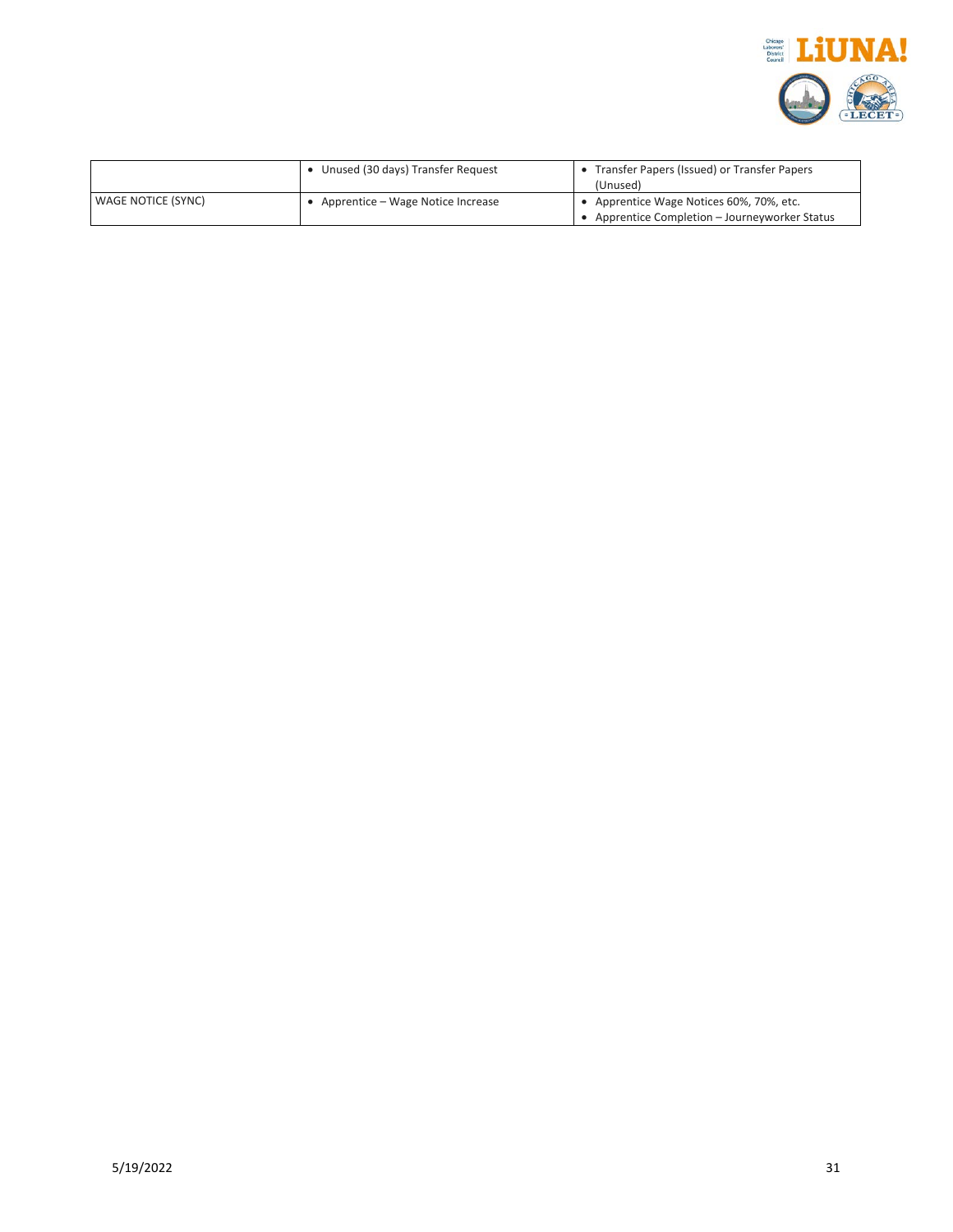

## <span id="page-31-0"></span>Template – Letter to Members About the LIUNA Chicago Membership Card

#### Dear [NAME OF MEMBER],

Enclosed is your new LIUNA Chicago Membership Card with your new ID Number. If you have an old Training Center ID card and number, this new card replaces it.

However, this card does not replace your International Membership Card or International Card Number.

What can you do with your new LIUNA Chicago Membership Card?

- 1. **View your Public Directory** Your new LIUNA Chicago Membership Card contains a square QR code with your new ID Number below it. When scan your QR code with your smartphone, you will be able to view your Public Directory. Business Agents and Field Representatives can also scan the QR code to review your profile to verify your Paid Thru Date and Local Membership Status.
- 2. **Access your membership profile**  Scroll down to the bottom of your Public Directory (see #1) and click the **Login Page** tab. This will take you to Membership Portal login pag[e https://mtp.chicagolaborers.org.](https://mtp.chicagolaborers.org/)
	- a. Log in to the Membership Portal using your ID Number or International Card Number, which are listed on your Public Directory (see #1).
	- b. Your **first-time password** is the last four digits of your Social Security number. Once you log in, with your first-time password, *you will be required to change it*.
	- c. If you forgot your password, click **Forgot Password** on the login page.
- 3. **Review your profile information**  Once you're logged in, click the **three gray bars** (in the upper righthand side) and select the profile tabs to review your address, phone numbers, Training Center skills and class registrations, and a digital version of your membership card.
	- a. If your membership card **does not include a photo of you**, please come into the [LOCAL NUMBER] office or one of the training centers to have your photo taken and added to your profile.
	- b. Please take the time to make sure your profile information is **accurate and correct**.
- 4. **Edit your profile information** To edit your profile, such as your address or phone number, click the three gray bars and select the **Edit Profile** tab.
	- a. Before you can edit your profile, your identity needs to be verified with a confirmation number**.**
	- b. Your confirmation number can be received in one of two ways: text message or email.

#### Need more help?

Learn how to log in and update your profile, in English or Spanish, by clicking the links at the bottom of the Membership Portal login page [https://mtp.chicagolaborers.org.](https://mtp.chicagolaborers.org/)

If you are having any issues with the Membership Portal, please contact the Chicagoland Laborers' Training Center at 630-653-0006 or the [LOCAL NUMBER] office at [PHONE NUMBER]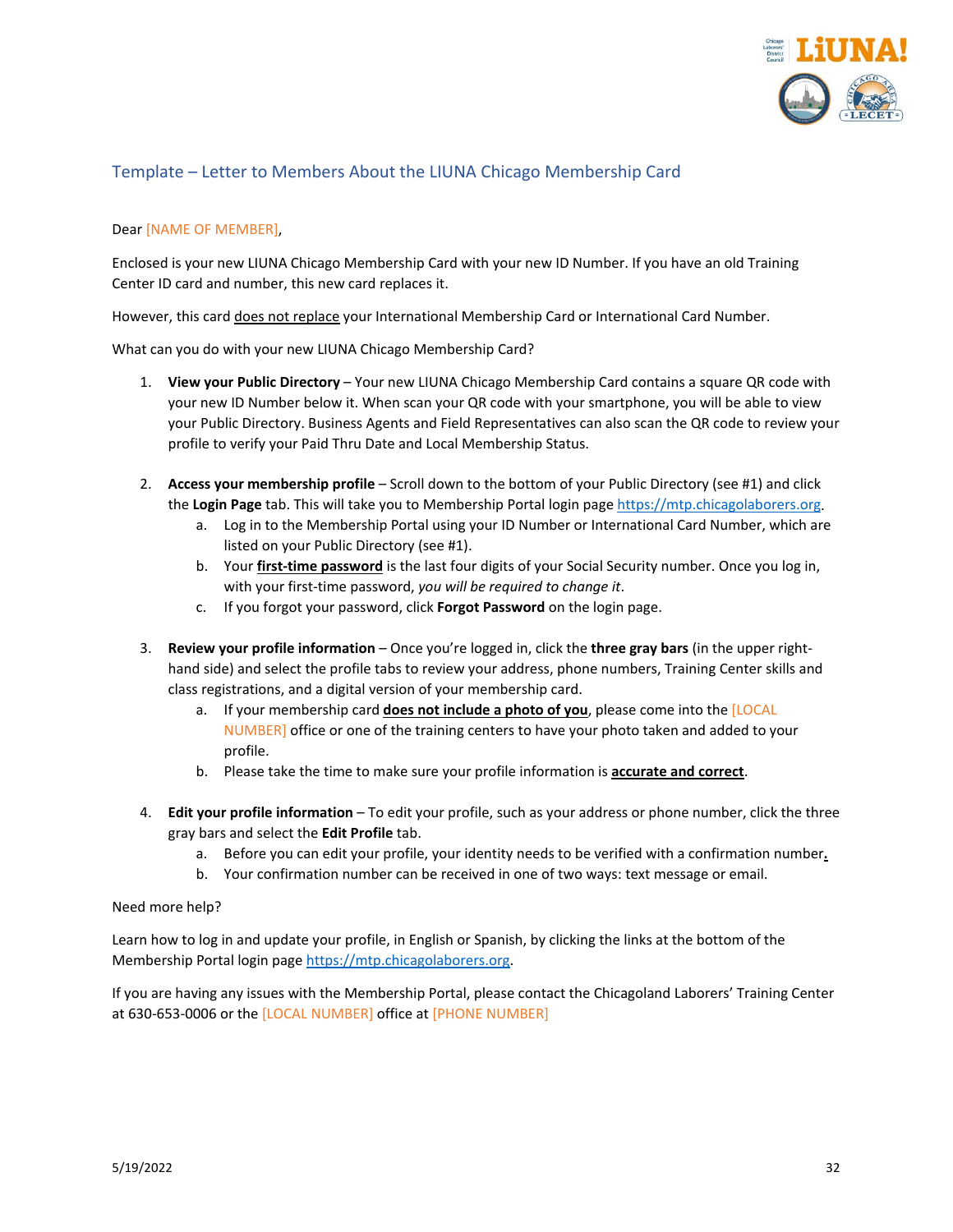

## <span id="page-32-0"></span>Email Template (Long Version) – How to Update Your Mailing Address

#### Dear [NAME OF MEMBER],

[LOCAL #] is reaching out to you to let you know that your current mailing address on file with LIUNA Chicago came back to us from the United States Postal Service as invalid.

Therefore, we'd like to take this opportunity to show you how to update your mailing address online (with a phone, tablet, or computer).

Please read and follow the instructions below:

**1) View your Public Directory** – Your new LIUNA Chicago Membership Card contains a square QR code with your new ID Number below it. When you scan your QR code with your smartphone, you will be able to view your Public Directory.

View your Public Directory here: https://mtp.chicagolaborers.org/MemberDirectory/[MEMBER ID NUMBER]

**2) Access your membership profile** – After viewing your Public Directory (view link above), find and select the Login Page link. It will take you to the Membership Portal Login Pag[e https://mtp.chicagolaborers.org.](https://mtp.chicagolaborers.org/)

On the Login Page, log in to the Membership Portal using your ID Number or International Card Number, which are listed on your Public Directory (view link above).

If this is your first visit to the Membership Portal Login Page, your first-time password is the last four digits of your Social Security number. Once you log in, with your first-time password, you will be required to change it.

If you forgot your password, click Recover Password on the Login Page.

**3) Review your profile information** – Once you're logged into the Membership Portal, select the menu links to view your mailing address, phone numbers, Training Center skills, class registrations, and a digital version of your membership card.

If your membership card does not include a photo of you, please visit your Local office or one of the Training Centers to have your photo taken and added to your profile.

Please take the time to make sure your profile information is accurate and correct.

**4) Update your mailing address** – To edit your profile on the Membership Portal, such as your address or phone number, click the Edit Profile link. After you've updated your mailing address, click Submit.

SECURITY NOTE: Before you can update your mailing address, your identity needs to be verified with a confirmation number. The confirmation number can be received in one of two ways: text message or email.

Need more help?

Learn all about the Membership Portal, in English or Spanish, by clicking the "How to" links at the bottom of the Membership Portal login page [https://mtp.chicagolaborers.org.](https://mtp.chicagolaborers.org/)

If you are having any issues with the Membership Portal, please contact the Chicagoland Laborers' Training Center at 630-653-0006.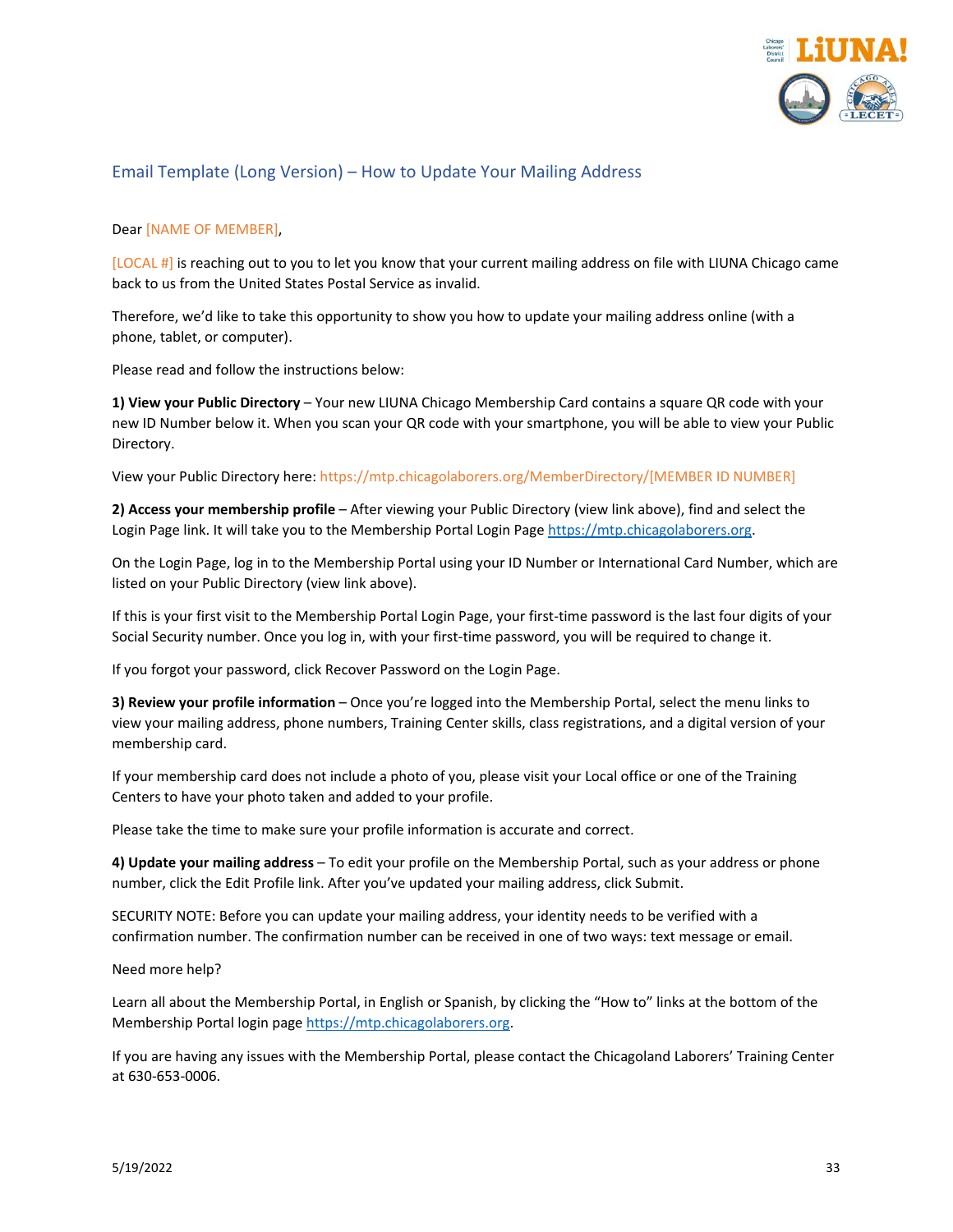

## <span id="page-33-0"></span>Email Template (Short Version) – Update Your Mailing Address

#### Dear [NAME OF MEMBER],

[LOCAL #] is sending you this reminder to update your mailing address on file with LIUNA Chicago.

Please read and follow the instructions below to update your mailing address online (with a phone, tablet, or computer):

#### **1) View your Public Directory**

Scan the QR code on your LIUNA Chicago Membership Card or click the link below:

Your Public Directory: https://mtp.chicagolaborers.org/MemberDirectory/[MEMBER ID NUMBER]

TIP – Take note of your ID Number or International Card Number because you will need it for step #2.

#### **2) Log into the Membership Portal**

Go to the Membership Portal Login Pag[e https://mtp.chicagolaborers.org](https://mtp.chicagolaborers.org/) and log in with your ID Number or International Card Number.

If you forgot your password, click Recover Password on the Login Page.

#### **3) Update Your Mailing Address**

Click "Edit Profile" after you are logged into the Membership Portal.

As a security measure before you can edit your profile online, verify your identity with a confirmation number that is sent to you by email or text message.

Once verified, please update your mail address as needed and click "Submit" to save your changes.

#### **Need more help?**

Learn more about the Membership Portal, in English or Spanish, by clicking the "How to" links at the bottom of the Membership Portal login page [https://mtp.chicagolaborers.org.](https://mtp.chicagolaborers.org/)

If you are having any issues with the Membership Portal, please contact the Chicagoland Laborers' Training Center at 630-653-0006.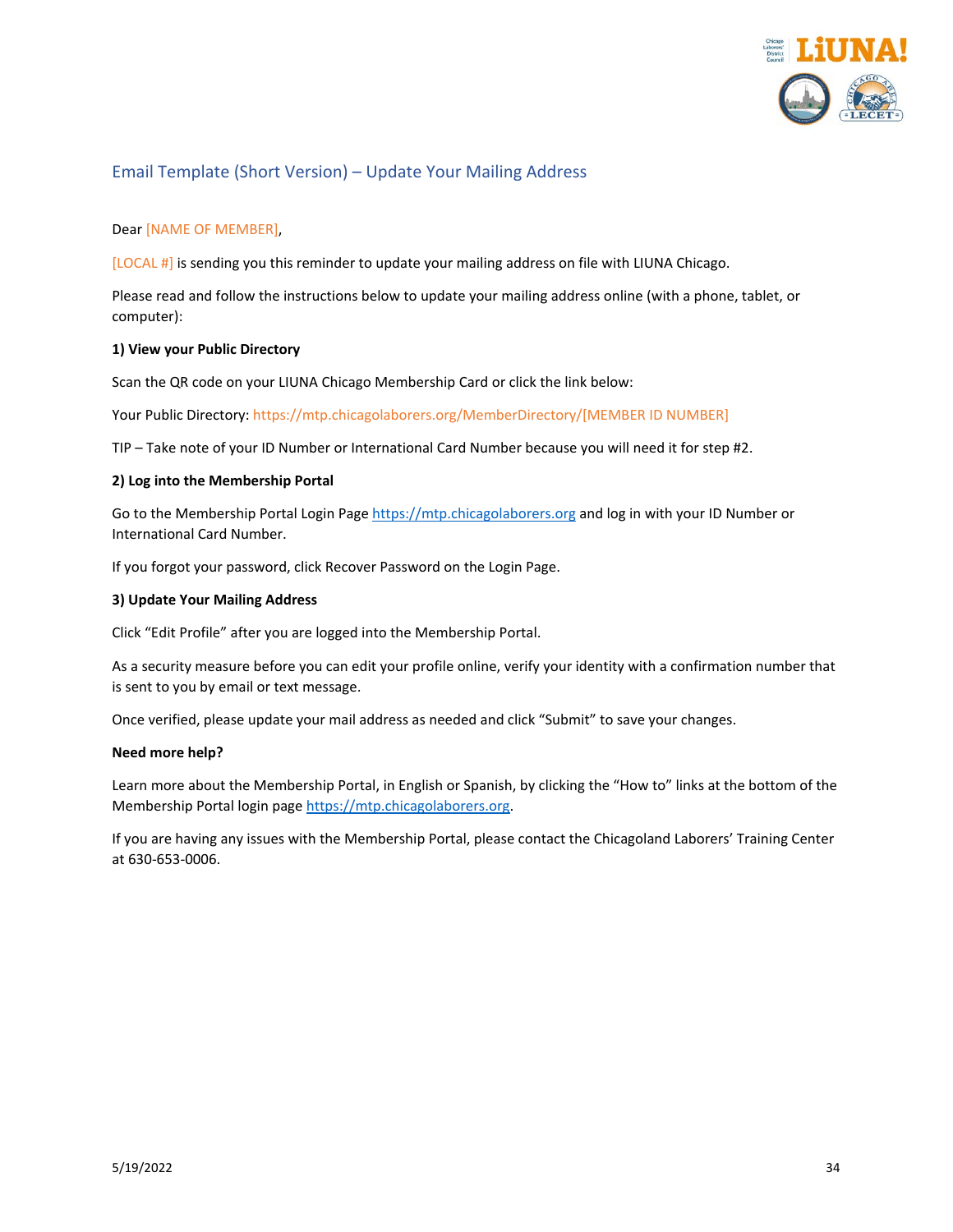

## <span id="page-34-0"></span>Computer & Server Hardware Requirements for your Local office and MTP

To improve data security, here are the computer & server hardware requirements for all LIUNA Chicago affiliated Local offices and MTP implementations.

#### **Network Infrastructure**

- All-in-one networked printer and scanner i.e. scan documents to PDFs
- Microsoft Email Exchange Server
	- o Microsoft 365 subscription
	- o Hosted by a web provider
	- o A local Microsoft Email Exchange Server
	- o Cannot use free web-based email services such Gmail, Hotmail, or Yahoo
- Backup data hardware with disaster recovery procedures
- 20Mb symmetrical internet connection (or greater)

#### **Desktop Requirements**

- Windows 10 Professional (not Windows 10 Home)
- 1.54GHz processor (or greater)
- 8G RAM (or greater)
- 256 GB hard drive
- No less than 4 cores (preferred)
- Ultrasharp landscape 24" or 27" monitor (dual monitors optional)

#### **Server Requirements**

- Windows Server 2019
- SQL Express a free entry-level database for 10 GB of data storage or less
- 2.2GHz processor (or greater)
- 32 GB RAM (or greater)
- SAS drives (preferred) or minimum SSD
- 8 cores (preferred) or minimum 4 cores
- VMware (preferred) for virtualization when one server has both a file server and MTP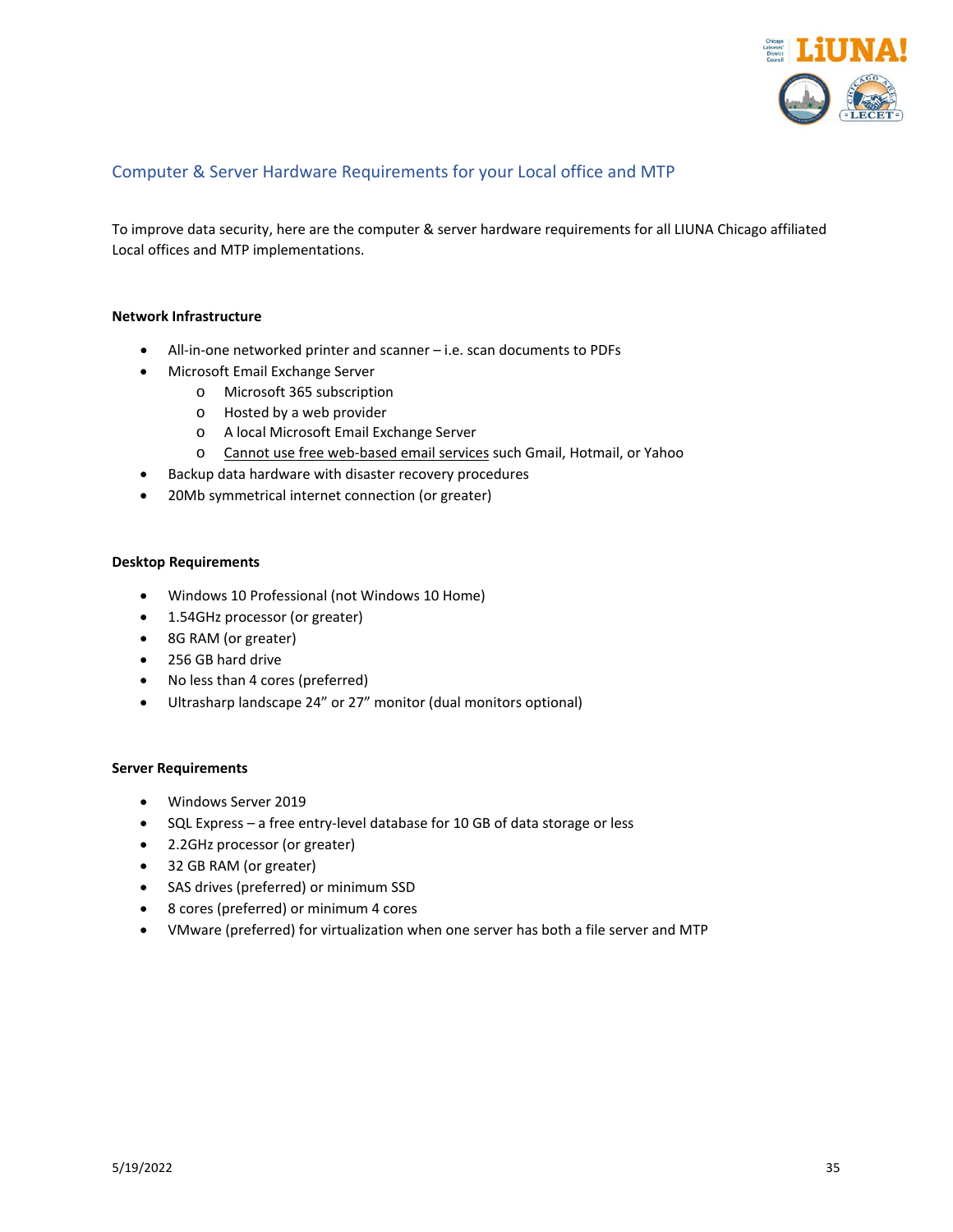

#### <span id="page-35-0"></span>Best Practice for Office Productivity and Operations

To improve Local office productivity and operations, here are the requirements for all LIUNA Chicago affiliated Local offices and MTP implementations.

- Domain name with LIUNA exampl[e https://www.liunalocal140.org](https://www.liunalocal140.org/)
	- o Purchase both .com and .org domains
	- o Park and redirect the .com domain so that if someone types .com they will be redirected to your .org domain
- Hosted website e.g. a landing page at a minimum (and SSL for https)
- Microsoft 365 subscription for office and team productivity
	- o Organization domain emails, e.g. david.szostak@liunalocal140.org
	- o Interoffice teamwork and communication
	- o Interoffice calendaring
	- o Secure file storage and sharing via OneDrive (internally and on mobile device)
	- o Security and compliance
	- o Cannot use free web-based email services such Gmail, Hotmail, or Yahoo
- Server for MTP and member associated documents
- Internet connection  $-$  i.e. 20Mb symmetrical connection (or greater)
- Monthly contract with an IT support vendor
- Backup process for data on the server e.g. onsite or provide by INCOM
- Online and reoccurring Local due payments option via MTP web module
- Scan and associate all documents related to membership in MTP
- Only use the MTP TC ID Number and stop using/saving/sharing/exporting SSNs
- Standardize file naming convention for documents with the MTP TC ID Number

[TC ID Number]<space>[First Initial Last]<space>-<space>[Description] 7654321 John J Smith – NonLIUNA Asbestos Worker Certificate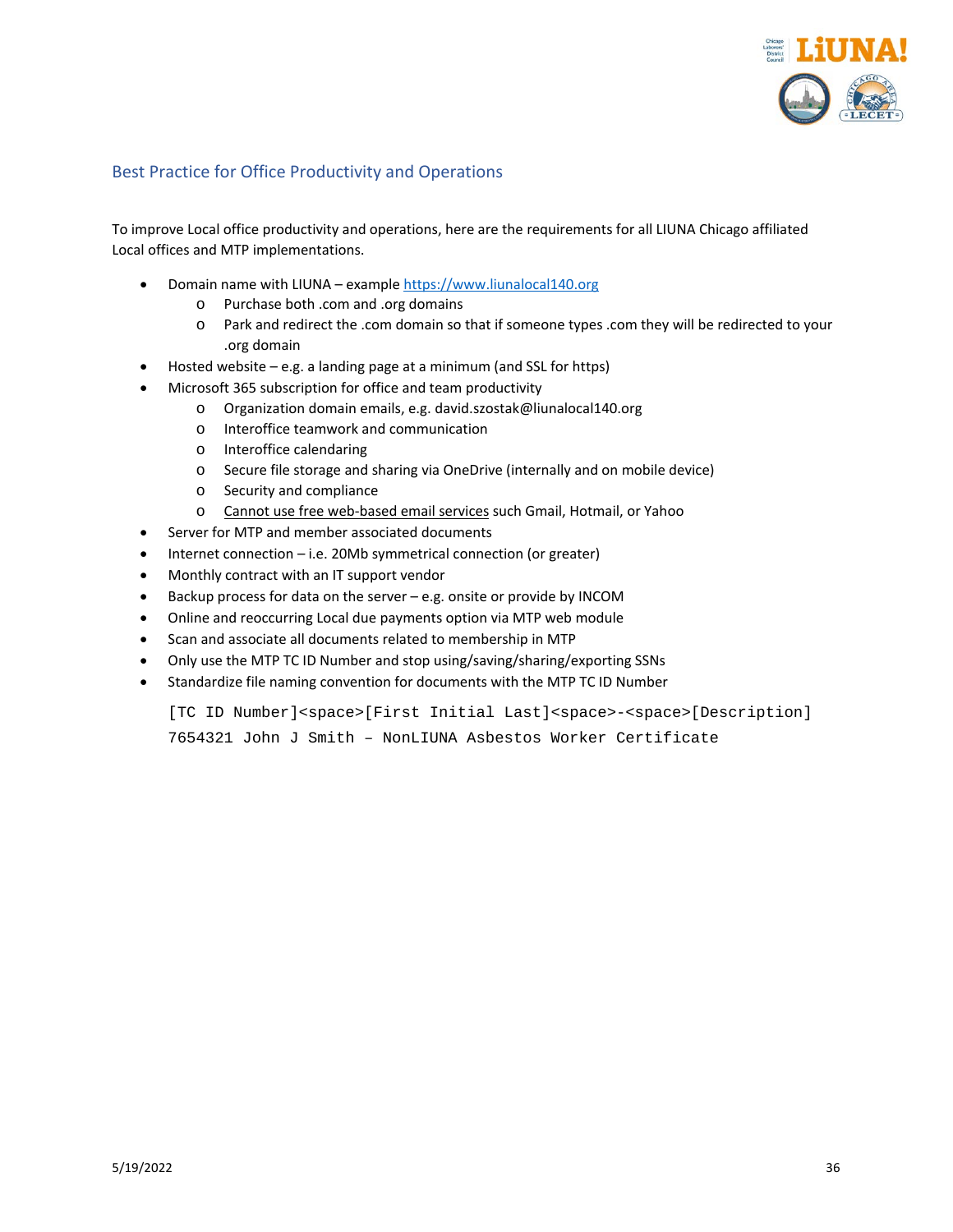

#### <span id="page-36-0"></span>How to Submit and Track Your MTP Support

The process and benefits of submitting and tracking your MTP Support issues/questions are as follows:

- **Unified support**  your MTP issue/question will receive a unified support response by using the MTP Support online form. This assures that your MTP **Support Request Ticket (SRT)** is reviewed by everyone in MTP Support, not a single individual.
- **Track all your support requests** your MTP issue/question can be tracked by you and everyone at MTP Support by using your MTP **Support Request Ticket (SRT)**.
- **Track any bug-related fixes**  When your SRT issue/question cannot be resolved (by phone or email) because a bug in the software has been found and needs to be fixed, MTP Support will create a **Customer Order Request (COR)** so you can track it until it is resolved.

#### **ONLINE FORM RECOMMENDED STEPS**

1) Visit the MTP Support web page a[t https://www.membershiptrackingprogram.com/support.](https://www.membershiptrackingprogram.com/support)

2) Complete the online MTP Support form by describing your MTP issue/question in the Issue/Question input box. If desired, request a specific MTP Support employee.

3) Receive an automated **Request Email** from MTP Support with your MTP **Support Request Ticket (SRT)** for nonbug-related tracking. Save this email, DO NOT delete it. Always reference your **SRT** when communicating with MTP Support.

4) Reply to MTP Support using your automated **Request Email** by adding additional details, attachments, screenshots, and CC David Szostak when needed.

5) If MTP Support contacts you by phone first regarding your **SRT**, continue to resolve your issue/question while on the phone. Remember to always reference your **SRT** with MTP Support.

6) When MTP Support emails you using your automated **Request Email**, continue communicating through email as directed by MTP Support until your MTP issue/question is resolved.

7) While communicating with MTP Support, if they cannot solve your issue/question because a bug in the software has been found and needs to be fixed, they will provide you with a **Customer Order Request (COR)** for bug-related tracking.

8) If MTP Support has not contacted you by phone or email within 48 hours, use your **Request Email** to reply and ask for a status update on your **SRT** or **COR**.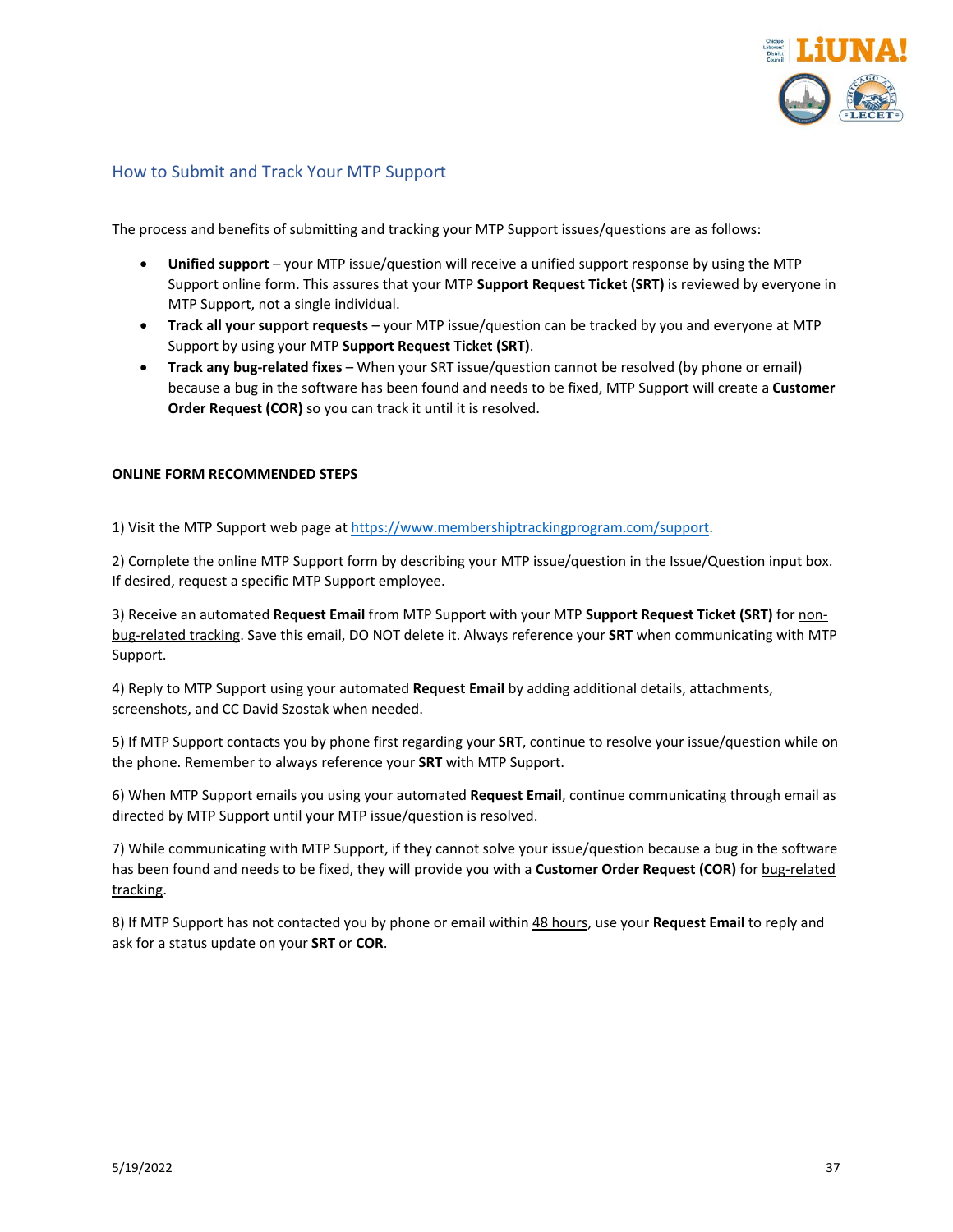

#### **PHONE CALL RECOMMENDED STEPS**

1) Contact MTP Support by calling (440) 439-7000.

2) Phone contact will not automatically generate a MTP **Support Request Ticket (SRT)**.

3) While you are on the phone with MTP Support, if they cannot resolve your issue/question, they will provide you with either an **SRT** for non-bug-related tracking or a **COR** for bug-related tracking as needed.

#### **DAVID'S RECOMMENDATIONS**

- Initiate your MTP Support requests by using the MTP Support online form (see above) because when you contact (phone or email) MTP Support employees directly an **SRT** is not automatically generated.
- Once you have an **SRT,** you can track and reference it when communicating with MTP Support (phone or email), which is most important in my opinion.
- And in some cases, your **SRT** (non-bug-related tracking) could turn into a **COR** bug-related tracking). Either way, the **SRT** or **COR** will help you track and resolve your MTP issue/question in a timely manner.